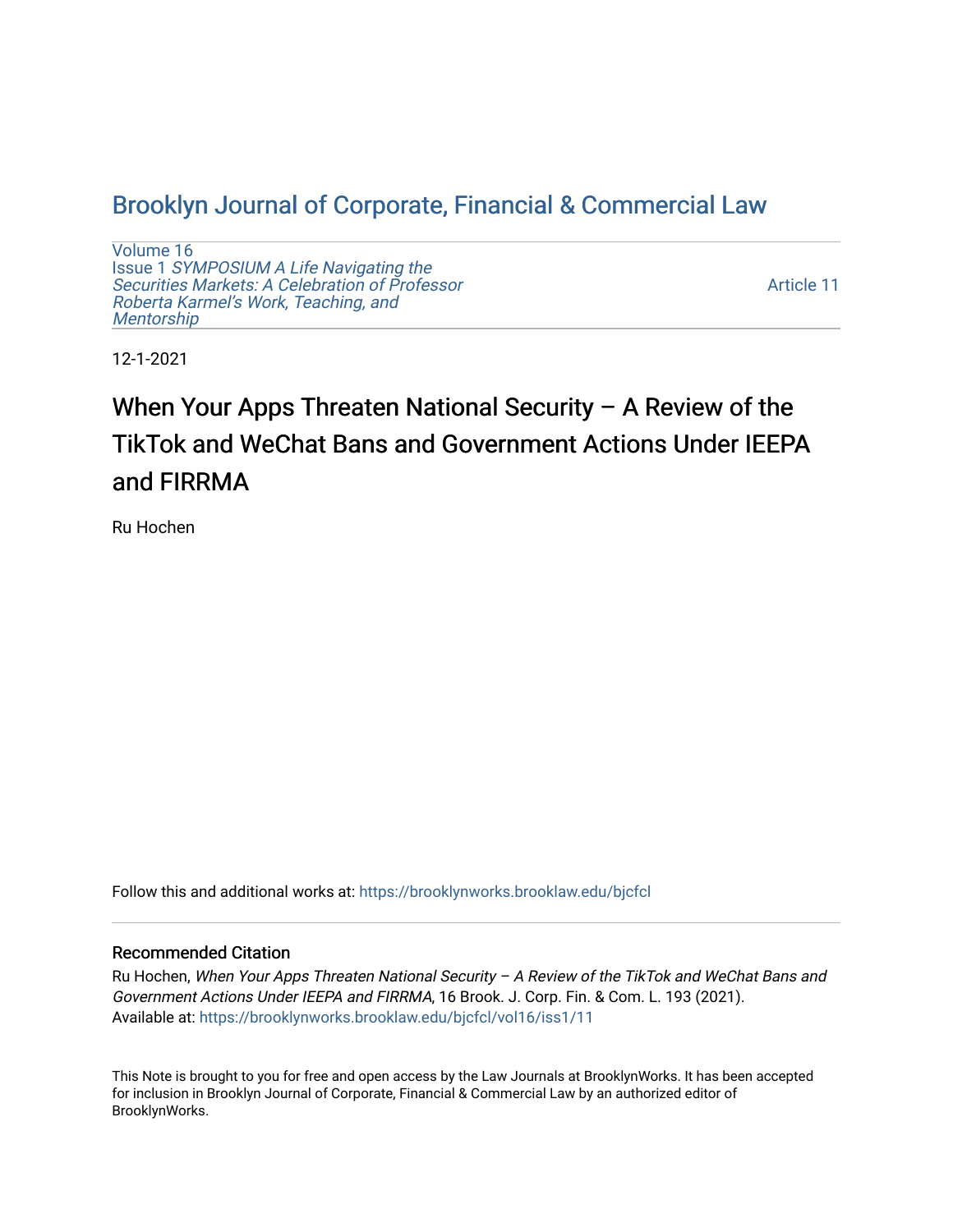## **WHEN YOUR APPS THREATEN NATIONAL SECURITY—A REVIEW OF THE TIKTOK AND WECHAT BANS AND GOVERNMENT ACTIONS** UNDER JEEPA AND FIRRMA

### **ABSTRACT**

Personal data can evolve into a national security issue. In August 2020, fears of foreign adversaries' access to Americans' personal data prompted President Trump to issue two executive orders that attempted to ban Chineseowned social media applications TikTok and WeChat in the United States. In the last few years, the U.S. executive branch has acted against foreign entities that implicate national security interests via two primary tools: the presidential power under the International Economic Emergency Powers Act (IEEPA) and a foreign investment screening regime under the Foreign Investment Risk Review Modernization Act of 2018 (FIRRMA). However, the statutes were enacted before Congress could have envisioned the impact of personal information on national security. IEEPA's statutory limitations especially make it an ill-fitting tool to regulate software data ownership and acquisitions. This Note will review recent uses of IEEPA and FIRRMA, analyze the legal problems and economic implications of the TikTok-WeChat ban, and propose that FIRRMA serves as a better solution to address data privacy risks posed by software and that further statutory reforms are necessary to better protect the nation's and people's interests.

### **INTRODUCTION**

It might be difficult to associate the idea of a national security crisis with a social media application (app) on your phone. However, the U.S. federal government first officially noted the potential threat to national security posed by a communications service in May 2019, when President Trump declared a national emergency involving the vulnerabilities in information and communications technology exploited by foreign adversaries.<sup>1</sup> Subsequently, on August 6, 2020, President Trump issued two Executive Orders (EO(s)), addressing the threats posed by the two mobile apps, TikTok and WeChat,<sup>2</sup> by barring future transactions with their Chinese parent

<sup>1.</sup> Exec. Order No. 13.873, 3 C.F.R.  $\S 317$  (2020) (stating that "foreign adversaries are ... exploiting vulnerabilities in information and communications technology and services" and that their unrestricted acquisition and use of such technology constitutes an unusual and extraordinary threat to national security).

<sup>2.</sup> See generally Exec. Order No. 13942, 85 Fed. Reg. 48,637 (Aug. 6, 2020) [hereinafter TikTok EO] (addressing the threat posed by TikTok); Exec. Order No. 13943, 85 Fed. Reg. 48,641 (Aug. 6, 2020) [hereinafter WeChat EO] (addressing the threat posed by WeChat). For a brief history of the TikTok and WeChat bans, the Trump administration issued another EO on August 14, 2020, mandating TikTok to either follow the TikTok EO or sell its U.S. business to a U.S. company. After the EOs were issued, TikTok, TikTok's users, and WeChat's users each brought a lawsuit, claiming that the TikTok-WeChat ban violated the First Amendment and the International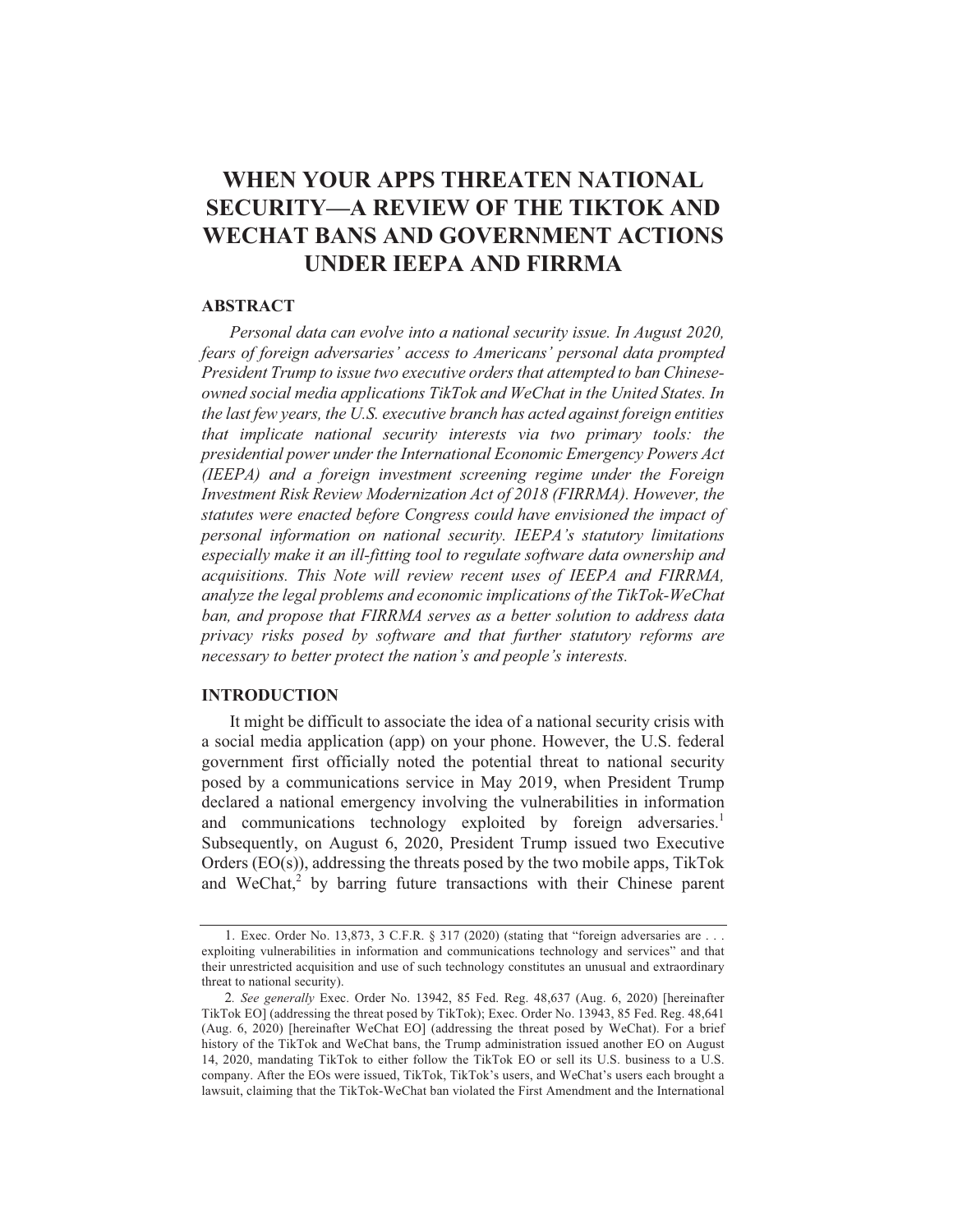companies ByteDance and Tencent.<sup>3</sup> TikTok is a popular video-sharing social networking platform that has reached over one billion monthly users worldwide,<sup>4</sup> while WeChat is an extremely prevalent multi-purpose messaging app in Chinese communities, with over one billion monthly users around the world.<sup>5</sup>

In both EOs, President Trump invoked the International Emergency Economic Powers Act (IEEPA) as his legal authority.<sup>6</sup> Under IEEPA, the president of the United States is entitled to deal with any "unusual and extraordinary threat" to the U.S. national security or economy after declaring a national emergency with respect to such threat.<sup>7</sup> Reiterating the emergency announced in May 2019, President Trump alleged that the two apps capture vast swaths of user information and grant the Chinese Communist Party (CCP) access to Americans' personal information,<sup>8</sup> which may be used for blackmail, espionage, and disinformation campaigns that benefit the CCP.<sup>9</sup> The Trump administration believed that the use of the two apps continued to threaten the U.S. security and economy, thus warranting a ban on the

Emergency Economic Powers Act (IEEPA), among other things. The courts ultimately granted an injunction in late 2020, enjoining the Trump administration from implementing the prohibitions. On June 9, 2021, President Biden officially revoked both TikTok and WeChat EOs but instructed the federal government to further evaluate the threats. See infra notes 18, 131, 135, and 188-192 and accompanying text.

<sup>3.</sup> TikTok's EO bars any transaction with the app's parent company ByteDance or its subsidiaries, while WeChat's EO bars any transaction related to WeChat with its parent company Tencent or its subsidiaries as identified by the Secretary of Commerce. TikTok EO, supra note 2; WeChat EO, supra note 2.

<sup>4.</sup> Having gained great success in recent years, TikTok has reportedly been downloaded over 175 million times in the United States and has reached one billion monthly users around the world as of September 2021. See TikTok EO, supra note 2; Thanks a Billion! TIKTOK (Sept. 27, 2021), https://newsroom.tiktok.com/en-us/1-billion-people-on-tiktok.

<sup>5.</sup> WeChat is owned by Chinese company Tencent and has over a billion monthly users worldwide as of 2019. For Chinese users, it is a "super app" that provides for calling, messaging, social media, mobile payment, and news feed services. See Arjun Kharpal, Everything You Need to Know About WeChat, CNBC (Feb. 4, 2019), https://www.cnbc.com/2019/02/04/what-is-wechatchina-biggest-messaging-app.html; see also Heather Kelly & Emily Rauhala, What a WeChat Ban Could Mean for Millions of U.S. Users, WASH. POST (Sept. 18, 2020), https://www.washingtonpost.com/technology/2020/09/18/wechat-ban-faq/.

<sup>6.</sup> See generally International Emergency Economic Powers Act, Pub. L. No. 95-223, 91 Stat. 1625 (1977) (codified as amended at 50 U.S.C.  $\S$  1701-1706). The order also refers to other statutes, but IEEPA is the most crucial one. See TikTok EO, supra note 2; WeChat EO, supra note

<sup>7. 50</sup> U.S.C. § 1701(a) ("The president is entitled] to deal with any unusual and extraordinary threat, which has its source in whole or substantial part outside the United States, to the national security, foreign policy, or economy of the United States, if the president declares a national emergency with respect to such threat.").

<sup>8.</sup> See TikTok EO, supra note 2; WeChat EO, supra note 2.

<sup>9.</sup> TikTok EO, supra note 2 (claiming that TikTok's data collection "potentially allow[s] China to track the locations of Federal employees and contractors, build dossiers of personal information for blackmail, and conduct corporate espionage" and that "TikTok videos spread debunked conspiracy theories about the origins of the 2019 Novel Coronavirus").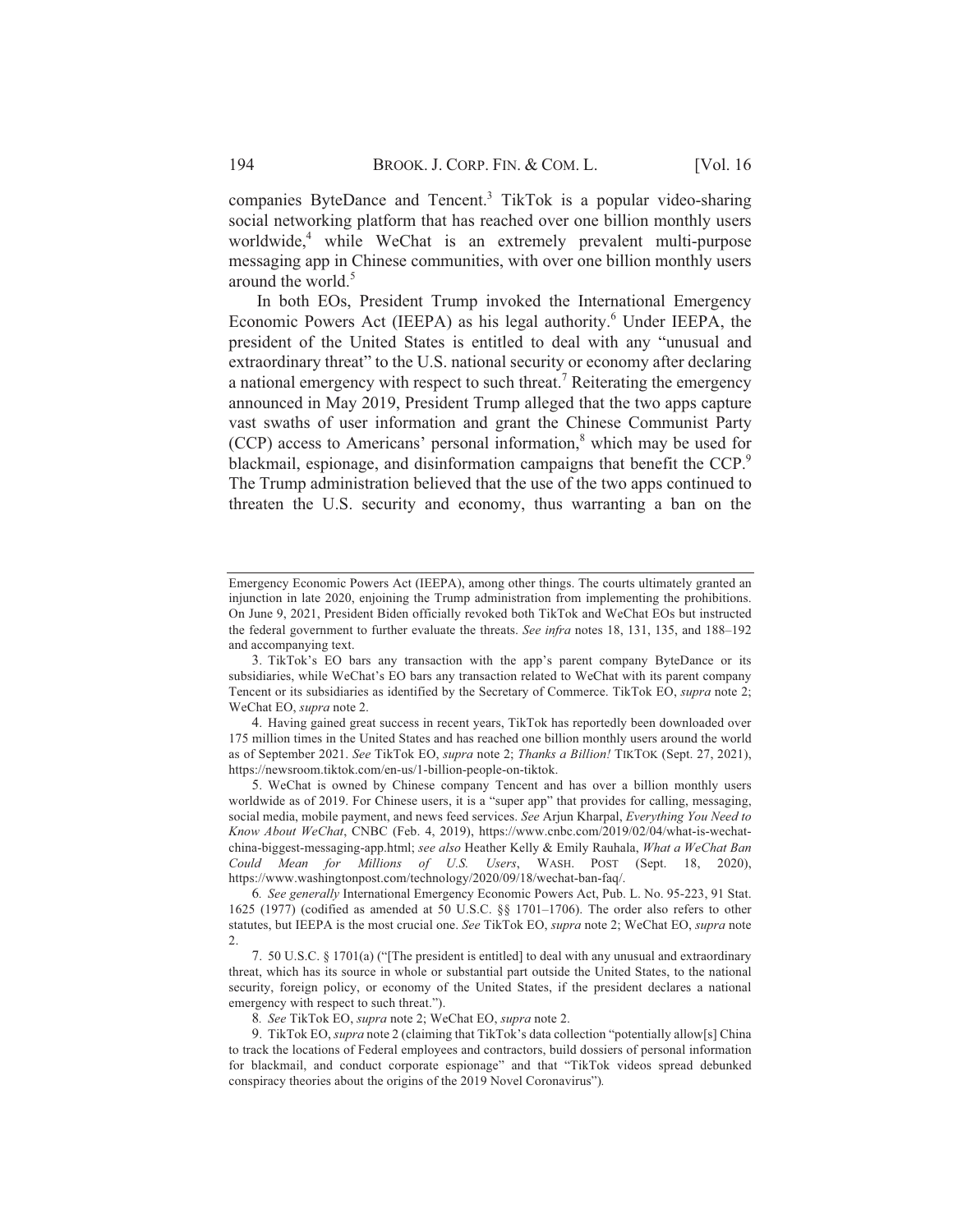downloads of the apps and any future transactions with their foreign owners.<sup>10</sup>

Given the recent U.S.-China tensions<sup>11</sup> and a growing worldwide concern for the Chinese government's control over these two apps,  $^{12}$  it is perhaps not surprising that TikTok and WeChat would attract the U.S. government's attention. Especially over the last few years, the executive branch has sanctioned Chinese entities on multiple occasions via two primary tools: (1) the presidential power under IEEPA and (2) review conducted by the Committee on Foreign Investment in the United States (CFIUS) under the Foreign Investment Risk Review Modernization Act of 2018 (FIRRMA).<sup>13</sup> For instance, in 2019, President Trump used IEEPA to prohibit China's telecom giant Huawei<sup>14</sup> from conducting business with American companies.<sup>15</sup> Several Chinese investors were required to divest from

<sup>10.</sup> See TikTok EO, supra note 2; WeChat EO, supra note 2. But see Vincent Chow, TikTok Slams US Foreign Investment Review Body in Lawsuit Filing, LAW.COM (Aug. 27, 2020), https://www.law.com/therecorder/2020/08/27/tiktok-slams-u-s-foreign-investment-review-bodyin-lawsuit-filing-403-54160/ (stating that TikTok had provided tons of information to the government about its safety measures safeguarding U.S. user data and preventing it from being accessed by unauthorized parties).

<sup>11.</sup> In July 2018, President Trump imposed tariffs on China for its alleged unfair trade practices. Since then, "the two countries have been embroiled in countless back-and-forth negotiations," tariff wars, and foreign technology restrictions, consequently leading the US-China tensions "to the brink of a full-blown trade war." For a timeline of the trade conflict, see Dorcas Wong & Alexander Chipman Koty, The US-China Trade War: A Timeline, CHINA BRIEFING (updated Aug. 25, 2020), https://www.china-briefing.com/news/the-us-china-trade-war-a-timeline/. The trade war paused in early 2020, but the two nations' relationship worsened following the outbreak of the 2019 Novel Coronavirus (COVID-19) in the spring of 2020 when President Trump blamed Beijing for a lack of transparency over the COVID-19 outbreak in China, while Chinese officials suggested that the virus had its origin in the United States. See Weizhen Tan, US-China Relations at a Low as 'Blame-Shifting' Sets Back War Against Virus, **CNBC** (Apr. 21,  $2020$ ). https://www.cnbc.com/2020/04/22/coronavirus-trump-blames-china-virus-impact-on-tradewar.html.

<sup>12.</sup> Countries such as India and Australia have banned WeChat and TikTok to some extent. See Maria Abi-Habib, India Bans Nearly 60 Chinese Apps, Including TikTok and WeChat, N.Y. TIMES (June 30, 2020), https://www.nytimes.com/2020/06/29/world/asia/tik-tok-banned-india-china.html (reporting that India banned nearly 60 Chinese apps including TikTok and WeChat, citing national security concerns, after a clash between China and India's militaries in June 2020); Angus Grigg, Australia's Defence Department Bans Chinese App WeChat, AUSTRALIAN FIN. REP. (Mar. 11, 2018), https://www.afr.com/technology/australias-defence-department-bans-chinese-app-wechat-20180310-h0xay8.

<sup>13.</sup> CFIUS is authorized by FIRRMA to regulate certain transactions involving foreign investment in the United States. See generally FIRRMA, Pub. L. No. 115-232, §§ 1701-1728, 132 Stat. 1636 (codified as amended at 50 U.S.C. § 4565) (2018); CFIUS, U.S. DEP'T TREASURY, https://home.treasury.gov/policy-issues/international/the-committee-on-foreign-investment-in-theunited-states-cfius.

<sup>14.</sup> Based in China, Huawei is the world's largest seller of smartphones and telecommunications equipment, including 5G network infrastructure. Lindsay Maizland et al., Huawei: China's Controversial Tech Giant, COUNSEL ON FOREIGN RELATIONS (Aug. 6, 2020), https://www.cfr.org/backgrounder/huawei-chinas-controversial-tech-giant.

<sup>15.</sup> Although the EO in May 2019 did not name any entity, in effect, it prohibits U.S. companies from sourcing telecom gear from companies that threaten national security and authorizes the Department of Commerce to ban Huawei from buying components from U.S. companies without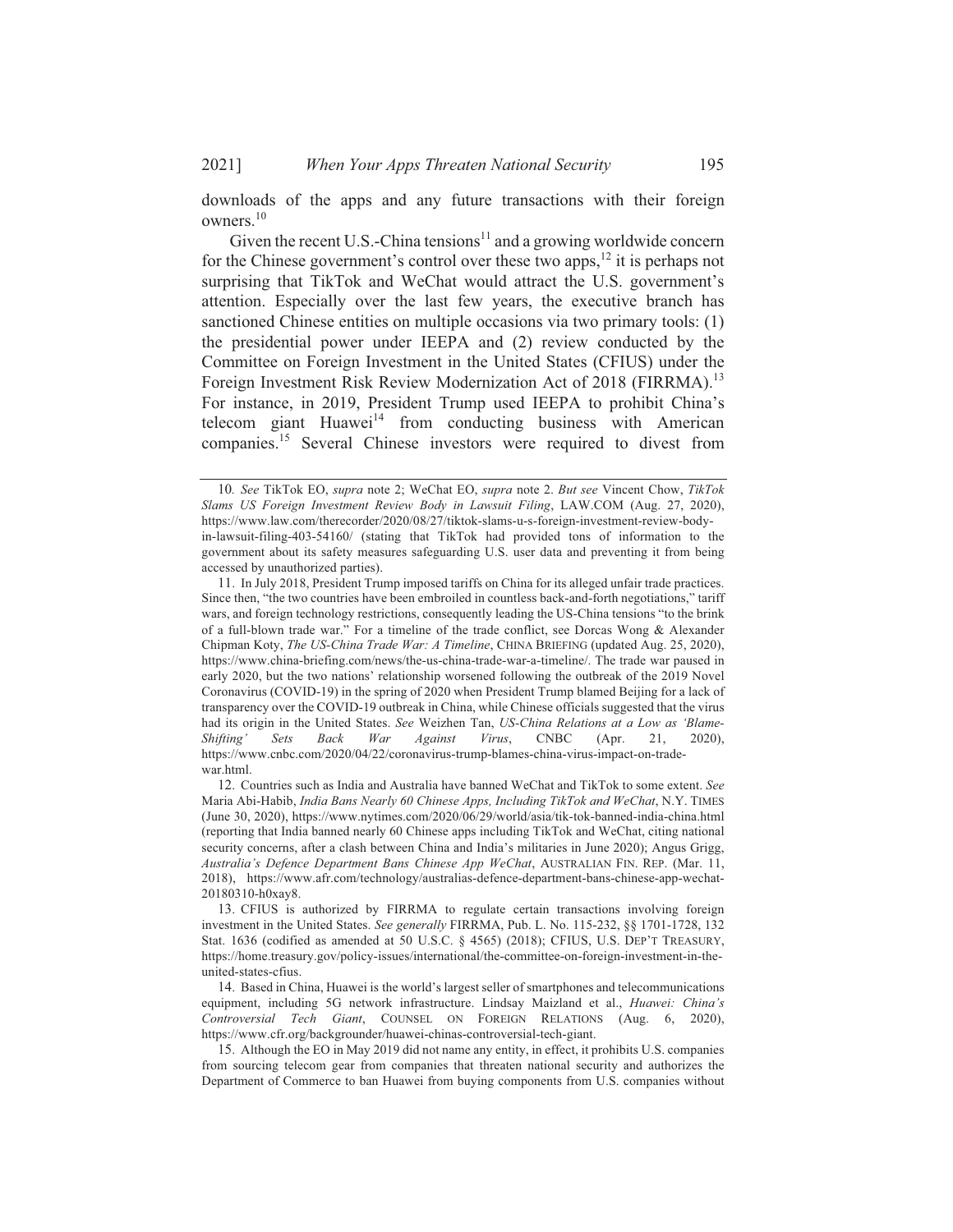American businesses that possessed critical technology or sensitive personal data because of national security concerns, as advised by CFIUS.<sup>16</sup> In TikTok's case, months prior to the EO announced in August 2020, ByteDance was already under CFIUS's scrutiny for its acquisition of Musical.ly, a China-based platform.<sup>17</sup>

Despite the precedent and the growing international rivalry between the United States and China, the TikTok and WeChat bans have faced multiple challenges.<sup>18</sup> Specifically, TikTok brought a suit in the District Court for the District of Columbia,<sup>19</sup> arguing that the EO exceeded the president's power under IEEPA since the statute explicitly bars the president from restricting "personal communications" and "informational materials."<sup>20</sup> Further, while these bans might achieve certain political goals, scholars and corporations have raised concerns about the economic costs, as the bans directly affected

government approval. See Exec. Order No. 13,873, 3 C.F.R. § 317 (2020); see also Kendra Chamberlain, Commerce Dept. Bans Huawei, 70 Affiliates from Sourcing U.S. Components, FIERCE WIRELESS (May 16, 2019), https://www.fiercewireless.com/5g/commerce-dept-adds-huawei-and-70-affiliates-to-telecom-ban-list.

<sup>16.</sup> See, e.g., Presidential Order Regarding the Acquisition of Four U.S. Wind Farm Project Companies by Ralls Corporation, 77 Fed. Reg. 60,281 (Sept. 28, 2012) (prohibiting Ralls, a Chinese-owned corporation, from owning and developing wind farm projects in Oregon due to national security concerns); see also Carl O'Donnell et al., Told U.S. Security at Risk, Chinese Firm Seeks to Sell Grindr Dating App, REUTERS (Mar. 27, 2019), https://www.reuters.com/article/usgrindr-m-a-exclusive/exclusive-u-s-pushes-chinese-owner-of-grindr-to-divest-the-dating-appsources-idUSKCN1R809L (reporting that Grindr, a Chinese-owned dating app, was informed of a

national security risk and ultimately divested from its U.S. business). 17. Complaint at 15, TikTok Inc. v. Trump, 490 F. Supp. 3d 73 (D.D.C. 2020) [hereinafter TikTok Complaint] (detailing that CFIUS initiated a review in June 2020 of ByteDance's 2017 acquisition of Musical.ly, a China-based video sharing platform with assets in the United States).

<sup>18.</sup> On September 18, 2020, TikTok and ByteDance filed a lawsuit in the D.C. District Court, alleging that the government's actions, among other things, exceed the president's authority under IEEPA. See TikTok Inc. v. Trump, 490 F. Supp. 3d 73, 76 (D.D.C. 2020). Several prominent TikTok users also challenged the ban in Pennsylvania. See generally Marland v. Trump, 498 F. Supp. 3d 624 (E.D. Pa. 2020). Similarly, while Tencent itself did not file a suit, a nonprofit U.S. WeChat Users Alliance and several WeChat users sued in California, claiming the WeChat ban was unconstitutional. See generally U.S. WeChat Users All. v. Trump, 488 F. Supp. 3d 912 (N.D. Cal. 2020). Several American corporations also voiced concern about the WeChat ban's impact on their business in China. See John D. McKinnon and Lingling Wei, Corporate America Worries WeChat Ban Could Be Bad for Business, WALL ST. J. (Aug. 13, 2020), https://www.wsj.com/ articles/corporate-america-worries-wechat-ban-could-be-bad-for-business-11597311003.

<sup>19.</sup> TikTok, 490 F. Supp. 3d 73, 76.

<sup>20.</sup> See generally 50 U.S.C. § 1702(b).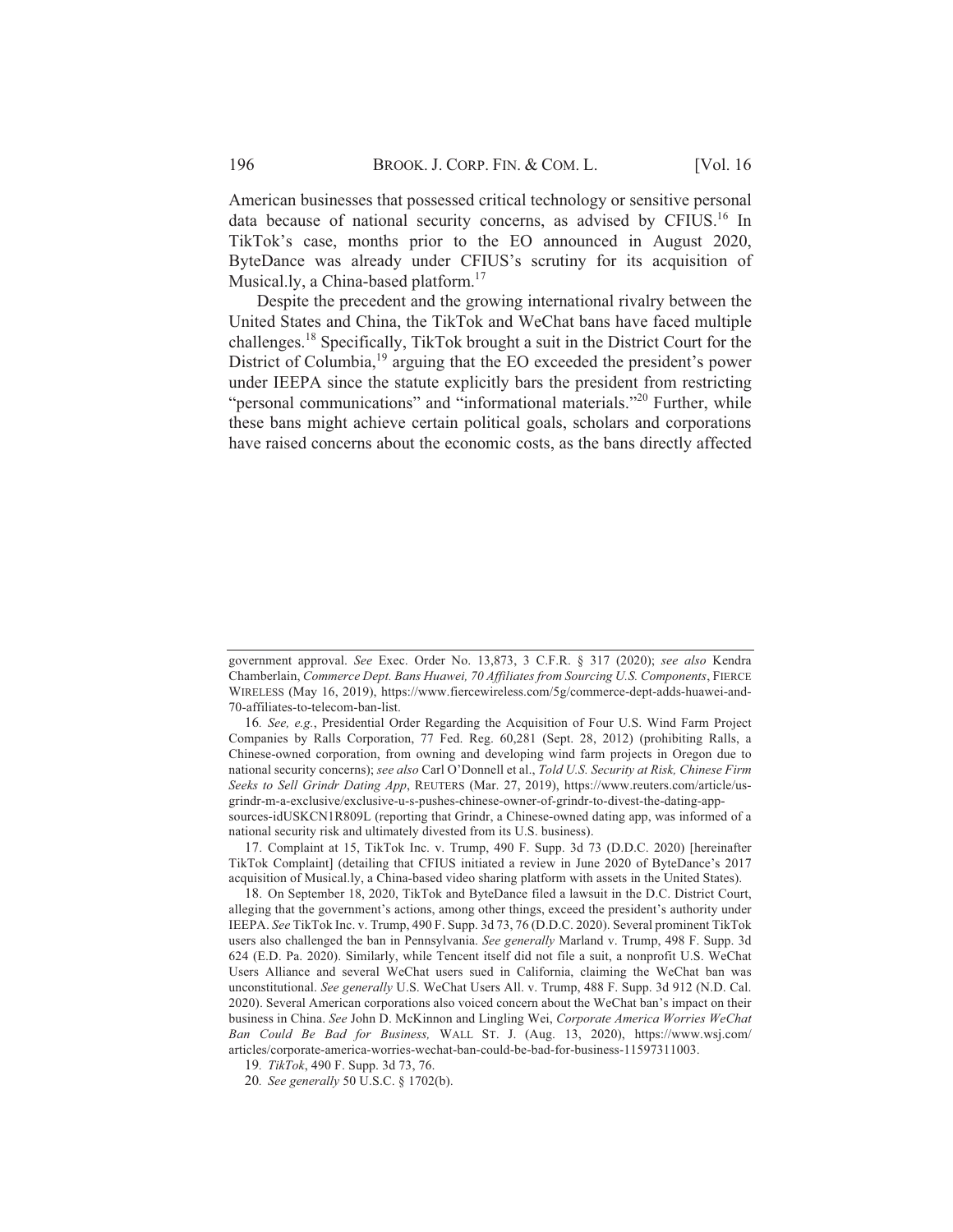the stakeholders' interests<sup>21</sup> and may jeopardize American business overseas by discouraging future foreign investments.<sup>22</sup>

Due to the legal and economic problems presented by the TikTok-WeChat ban, the executive branch should consider other alternatives to address the issue. This Note will argue that absent a more obvious "unusual and extraordinary" threat and when a government action might incur high costs, the executive branch should avoid invoking IEEPA. Instead, the government should consider taking another route, such as CFIUS, to review the national security risks posed by the foreign ownership of a platform or software that provides access to Americans' personal data. While there is certainly room for improvement in CFIUS's review process,<sup>23</sup> it is a better option under the current legal framework to minimize costs while serving the country's interests.

Part I of this Note will provide an overview of IEEPA and CFIUS and their recent uses in relation to Chinese-owned companies. Part II will delve into the legal problems and economic implications presented by the use of IEEPA in the TikTok-WeChat ban. Part III will propose that compared with IEEPA, CFIUS's review process is a better option to address the security concerns posed by an app; at the same time, certain reforms may be necessary to better serve each party's interests.

### **I. STATUTORY FRAMEWORK AND BACKGROUND OF JEEPA AND FIRRMA**

### **A. OVERVIEW OF IEEPA**

Before IEEPA, Congress passed the Trading with the Enemy Act (TWEA) during World War I, allowing the president to regulate both domestic and foreign transactions in times of peace and war.<sup>24</sup> In 1977, in

<sup>21.</sup> For instance, Fastly, a cloud services provider, suffered a great financial loss after ByteDance decided to pull most of its TikTok traffic from Fastly to change its operations in response to the TikTok ban. See Isabelle Lee, ByteDance Pulls Most of Its TikTok Traffic from Fastly Network, BLOOMBERG (Oct. 29, 2020), https://www.bloomberg.com/news/articles/2020-10-28/fastly-quarterly-sales-forecast-meets-wall-street-expectations; see also Tiernan Ray, Fastly Plunges 37% as Customer ByteDance, TikTok Owner, Hit by Geopolitics, ZDNET (Oct. 14, 2020), https://www.zdnet.com/article/fastly-plunges-37-as-tiktok-parent-bytedance-hit-by-u-s-ban/

<sup>(</sup>describing that Fastly's stock plunged 37% due to the impacts of the uncertain geopolitical environment).

<sup>22.</sup> McKinnon & Wei, supra note 18; Jeremy Straub, The US Has Lots to Lose and Little to Gain by Banning TikTok and WeChat, CONVERSATION (Aug. 28, 2020), https://theconversation. com/the-us-has-lots-to-lose-and-little-to-gain-by-banning-tiktok-and-wechat-144478.

<sup>23.</sup> See generally E. Maddy Berg, A Tale of Two Statutes: Using IEEPA's Accountability Safeguards to Inspire CFIUS Reform, 118 COLUM. L. REV. 1763 (2018) (highlighting the accountability concerns in CFIUS's framework).

<sup>24.</sup> In 1917, Congress passed TWEA, authorizing the president to regulate international transactions with enemies during times of war as declared by Congress. Over the years, Congress amended TWEA, allowing the president to declare a national emergency in times of peace and giving the president sweeping powers to regulate both domestic and foreign transactions. CONG.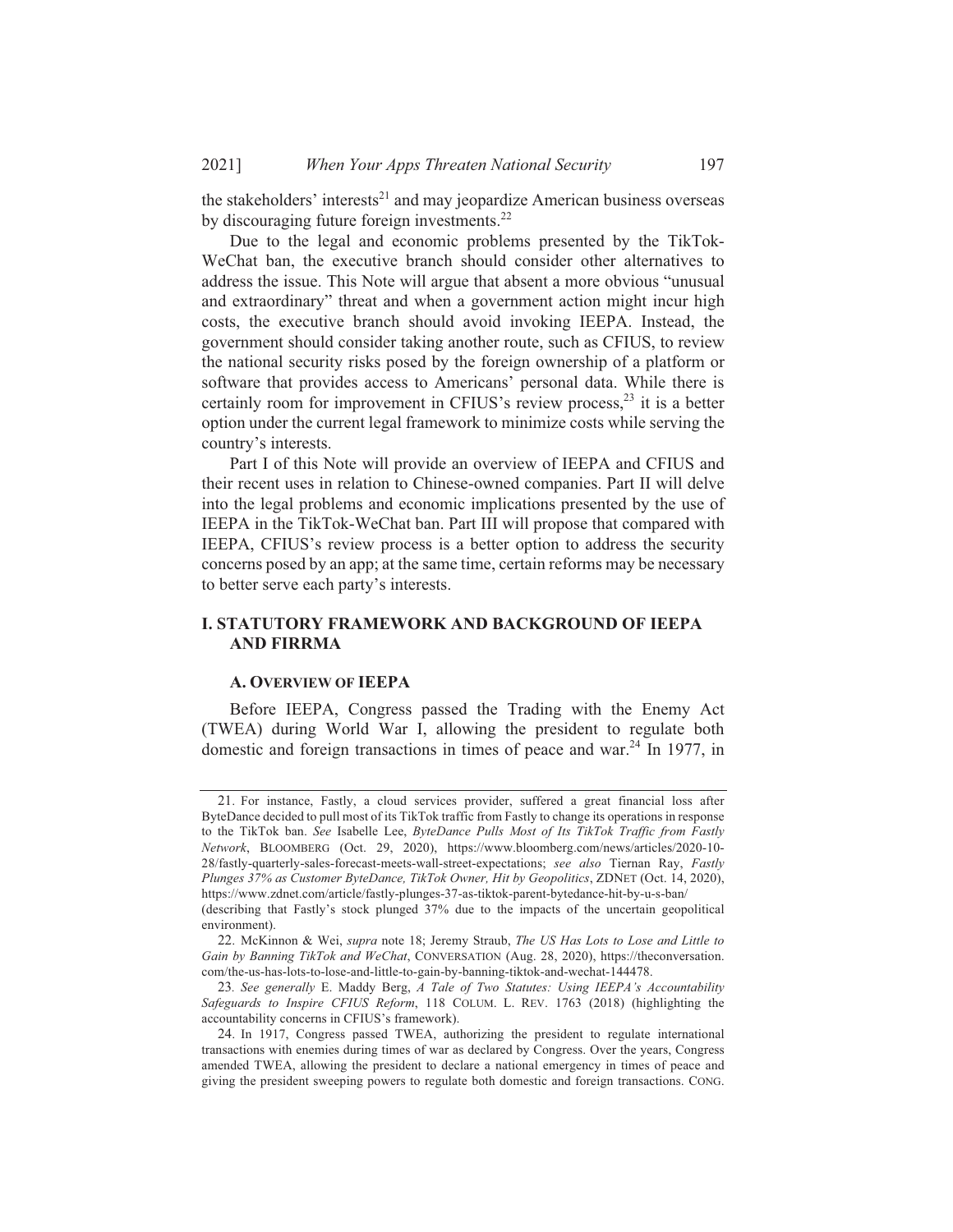light of the overly broad presidential authority under TWEA, Congress enacted IEEPA as a new vehicle for adopting economic control during times of declared national emergency.<sup>25</sup> Under IEEPA, the president is empowered, among other things, to regulate or prohibit any transactions involving a foreign-owned property that is subject to U.S. jurisdiction.<sup>26</sup>

To protect the American people's right to engage in personal communication with a foreign person, Congress added a few limitations in the statute.<sup>27</sup> Specifically, IEEPA cannot be used to regulate "any postal, telegraphic, telephonic, or other personal communication, which does not involve a transfer of anything of value."<sup>28</sup> Nor can the president take advantage of IEEPA to regulate the importation or exportation of "any information or informational materials," such as publications, films, and news wire feeds.<sup>29</sup> More importantly, to exercise the emergency powers, the president must first declare a national emergency based on an "unusual and extraordinary threat" to the country's security or economy.<sup>30</sup> If the president determines that the emergency continues to exist, he must report to Congress every six months on the use of such authority.<sup>31</sup>

Although IEEPA was intended to be used only in truly urgent and extraordinary circumstances,<sup>32</sup> the use of IEEPA has expanded in scope and frequency since the statute's enactment.<sup>33</sup> The terms "national emergency" and "unusual and extraordinary threat" are not defined in the statute, which has provided the executive significant leeway.<sup>34</sup> Over the past few decades,

RSCH. SERV., R45618, THE INTERNATIONAL EMERGENCY ECONOMIC POWERS ACT: ORIGINS, EVOLUTION, AND USE, at 4-5 (2020) [hereinafter CRS Report].

<sup>25.</sup> After discovering that the United States had been in a state of emergency for over 40 years under TWEA, Congress amended TWEA by eliminating certain presidential authority in times of declared national emergency and enacted IEEPA. See CRS Report, supra note 24, at 7-8.

<sup>26.</sup> See 50 U.S.C. § 1702(a)(1)(B) ("[The president may] investigate . . . or prohibit any acquisition . . . or transactions involving, any property in which any foreign country or a national thereof has any interest by any person, or with respect to any property, subject to the jurisdiction of the United State.").

<sup>27.</sup> See generally 50 U.S.C. § 1702(b); see also CRS Report, supra note 24, at 12.

<sup>28. 50</sup> U.S.C. § 1702(b)(1).

<sup>29. 50</sup> U.S.C. § 1702(b)(3) (providing an exception for "the importation from any country, or the exportation to any country, whether commercial or otherwise, regardless of format or medium of transmission, of any information or informational materials, including but not limited to, publications, films, posters, phonograph records, photographs, microfilms, microfiche, tapes, compact disks, CD ROMs, artworks, and news wire feeds").

<sup>30. 50</sup> U.S.C. § 1701(a).

<sup>31. 50</sup> U.S.C. § 1706(d).

<sup>32.</sup> See CRS Report, supra note 24, at 44; see also Andrew Boyle, Checking the President's Sanctions Powers, BRENNAN CENTER FOR JUSTICE 3 (June 10, 2021) [hereinafter Boyle, Checking the President's Sanctions Powers].

<sup>33.</sup> See CRS Report, *supra* note 24, at 17-18 (describing how IEEPA has been invoked 59 times in declared emergencies as of July 1, 2020, and that in addition to foreign governments, the U.S. administrations have increasingly used IEEPA to target individuals and groups engaging in malicious cyber-enabled activities).

<sup>34.</sup> See Andrew Boyle, An Emergency or Business as Usual? Huawei and Trump's Emergency Powers, JUST SECURITY (May 24, 2019), https://www.justsecurity.org/64252/an-emergency-or-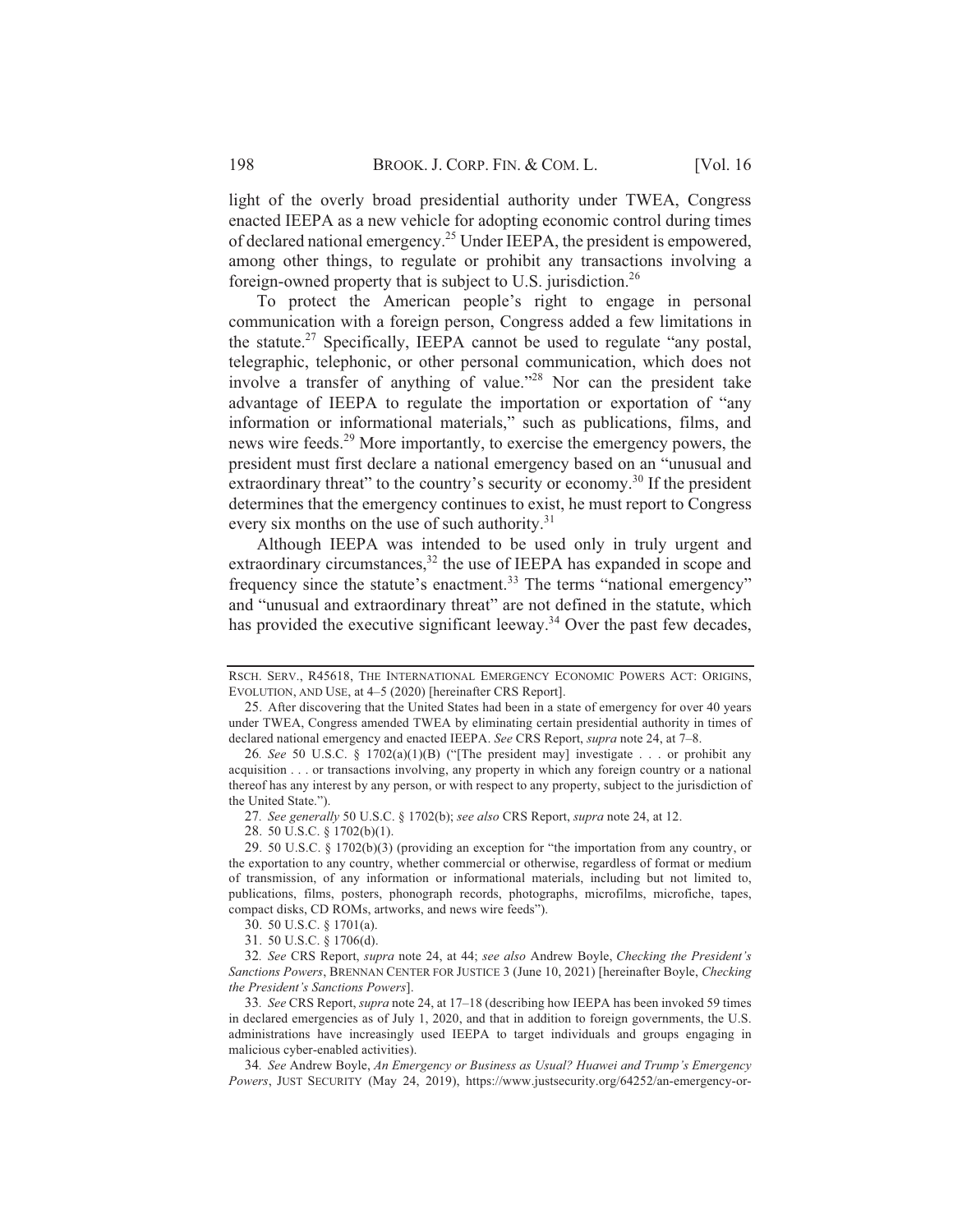national emergencies have ranged from a hostage crisis in Iran<sup>35</sup> to foreign interference in a U.S. election,<sup>36</sup> unlawful immigration across the southern border,  $37$  and the exploitation of certain U.S. information and technology.<sup>38</sup> IEEPA has somehow become a routinely used foreign policy tool, which may "cheapen the currency of national emergencies."<sup>39</sup>

In TikTok and WeChat's case, as mentioned earlier, the bans were based on the national emergency declared in May 2019 involving foreign threats to U.S. information and communication technology.<sup>40</sup> That emergency order came amid the battle between the United States and Huawei, when Huawei planned to deploy 5G networks worldwide with its equipment.<sup>41</sup> The American government had been concerned about the security of Huawei's equipment since 2012,<sup>42</sup> when a Congressional report found that Huawei "cannot be trusted to be free of foreign state influence" and that "provision of equipment to U.S. critical infrastructure could undermine core U.S. national-security interests."<sup>43</sup> Further, in January 2019, U.S. prosecutors charged Huawei for conspiring to steal T-Mobile's trade secrets, and Huawei and its Chief Financial Officer were charged with bank and wire fraud in violation of American sanctions on Iran.<sup>44</sup> The U.S. administration was likely

36. Exec. Order No. 13,848, 3 C.F.R. § 869 (2019) (declaring a national emergency based on foreign persons' ability to interfere in U.S. elections, which is magnified by the proliferation of digital devices and online communications).

37. Proclamation No. 9844, 84 Fed. Reg. 4949 (Feb. 15, 2019) (announcing a national emergency posed by a "long-standing" border security and humanitarian crisis resulting from the southern border's role as "a major entry point for criminals, gang members, and illicit narcotics").

38. Exec. Order No. 13,873, 3 C.F.R. § 317 (2020).

39. Boyle, *Emergency or Business*, *supra* note 34.

40. See generally Exec. Order No. 13,873, 3 C.F.R. § 317 (2020).

41. See Huawei Has 22 Commercial 5G Contracts; U.S. Government Warns Allies About the Company, IEEE COMM. SOC'Y (Nov. 23, 2018), https://techblog.comsoc.org/2018/11/23/huaweihas-22-commercial-5g-contracts-u-s-government-warns-allies-about-the-company/.

42. See Kendra Chamberlain, Trump to Ban U.S. Carriers from Using Network Gear Posing Security Risk: Reuters, FIERCE WIRELESS (May 15, 2019), https://www.fiercewireless.com/tech/ trump-to-direct-us-carriers-to-ban-network-gear-pose-security-risk-reuters.

43. STAFF OF H.R. PERMANENT SELECT COMM. ON INTEL., 112TH CONG., INVESTIGATIVE REPORT ON THE U.S. NATIONAL SECURITY ISSUES POSED BY CHINESE TELECOMMUNICATIONS COMPANIES HUAWEI AND ZTE, at iv-vi, (Comm. Print 2012) (written by Mike Rogers, Chairman, & C.A. Dutch Ruppersberger, Ranking Member, H.R. Permanent Select Comm. on Intel.), available at https://intelligence.house.gov/news/documentsingle.aspx (summarizing that Huawei and ZTE, the top two Chinese telecoms companies, failed to provide sufficient evidence to ameliorate concerns about the safety of the equipment and potential ties to the Chinese government or military).

44. See Chinese Telecommunications Conglomerate Huawei and Huawei CFO Wanzhou Meng Charged With Financial Fraud, U.S. DEP'T JUSTICE (Jan. 28, 2019), https://www.justice. gov/opa/pr/chinese-telecommunications-conglomerate-huawei-and-huawei-cfo-wanzhou-mengcharged-financial (detailing that Huawei was charged with bank fraud, violating the IEEPA, and

business-as-usual-huawei-and-trumps-emergency-powers/ [hereinafter Boyle, *Emergency or* Business] (noting that presidents have been interpreting the undefined terms and IEEPA's emergency power in their favor).

<sup>35.</sup> Exec. Order No. 12,170, 3 C.F.R. § 457 (1980) (declaring a national emergency with regards to the hostage situation in Iran).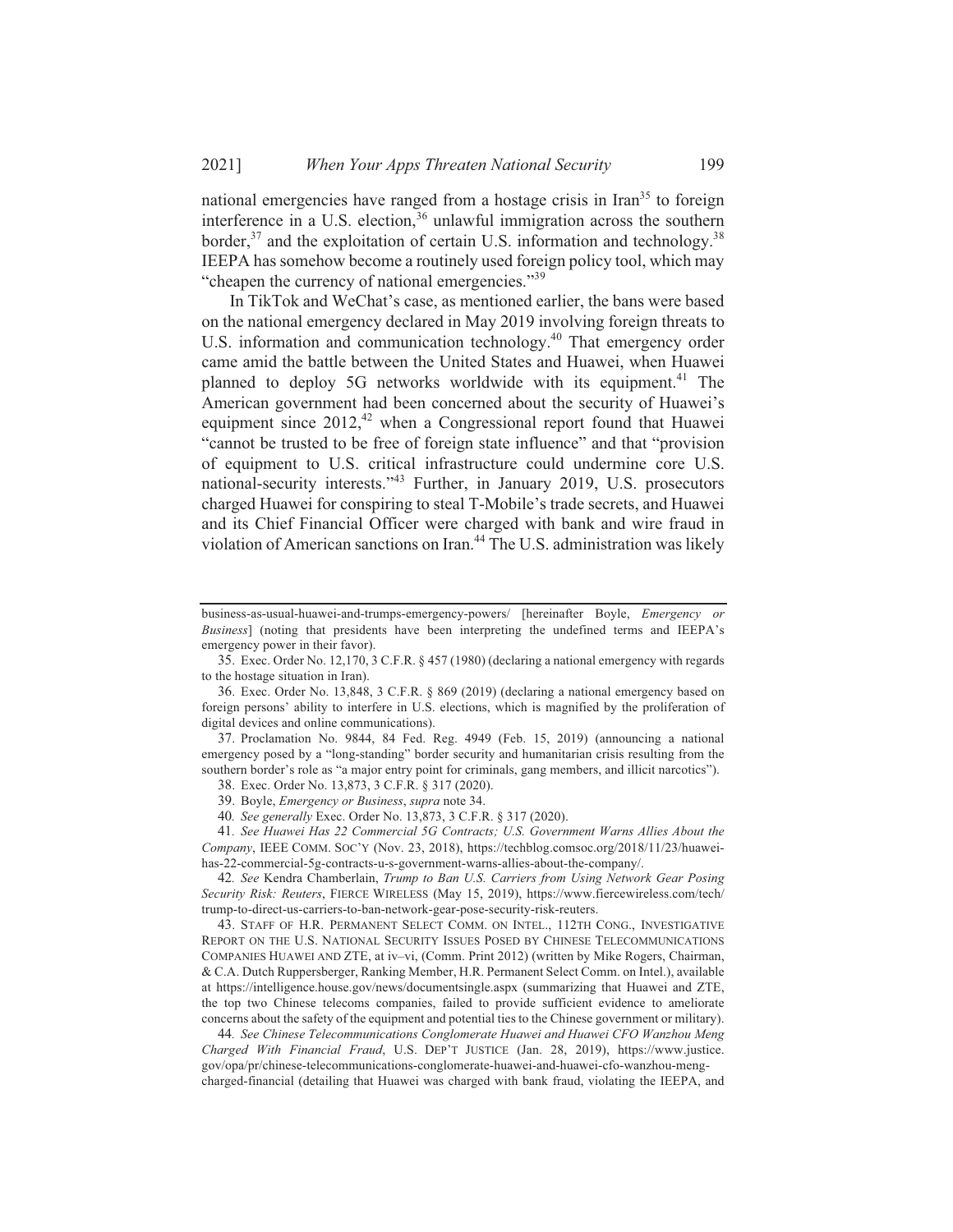prompted by these events to block Huawei from entering the country.<sup>45</sup> In May 2019, President Trump issued an EO authorizing the Secretary of Commerce to block transactions of communications technology or services with foreign entities, like Huawei, that pose an "unacceptable risk to the national security of the United States."46

### **B. OVERVIEW OF CFIUS AND FIRRMA**

In addition to IEEPA, CFIUS is another instrument to regulate foreign investment. In 1975, in response to increasing foreign investment especially from Arab states,<sup>47</sup> President Ford created CFIUS to monitor the impact of foreign investment in the United States.<sup>48</sup> CFIUS is an interagency body<sup>49</sup> authorized to conduct a national security review of investments that could result in foreign control of a U.S. business.<sup>50</sup>

The review process generally works as follows. CFIUS can unilaterally initiate a review of a pending or even completed transaction<sup>51</sup> covered by FIRRMA.<sup>52</sup> Parties may also voluntarily submit a request for CFIUS's approval of a deal before it materializes.<sup>53</sup> Upon receiving a review request, CFIUS will inform the parties of a forty-five-day review schedule, the outcome of the review, and a follow-up investigation if necessary.<sup>54</sup> Once CFIUS has determined that there is no unresolved risk, the transaction

conspiracy to commit money laundering, etc., while the CFO Meng was charged with bank fraud, wire fraud, and conspiracies to commit bank and wire fraud).

<sup>45.</sup> David Shepardson, Trump Expected to Sign Order Paving Way for U.S. Telecoms Ban on Huawei, REUTERS (May 14, 2019) https://www.reuters.com/article/us-usa-china-huawei-tech-excl usive/exclusive-trump-expected-to-sign-order-paving-way-for-u-s-telecoms-ban-on-huaweiidUSKCN1SK2P1 (mentioning that Trump was hesitant in December 2018, but the order was

reportedly imminent in February 2019).

<sup>46.</sup> David R. Allman, Scalpel or Sledgehammer? Blocking Predatory Foreign Investment with CFIUS or IEEPA, 10 AM. U. NAT'L SEC. L. BRIEF 267, 331-32 (2020).

<sup>47.</sup> Berg, *supra* note 23, at 1768.

<sup>48.</sup> See Exec. Order No. 11,858, 3 C.F.R. § 990 (1975).

<sup>49.</sup> The Secretary of the Treasury serves as the chairperson of CFIUS, and the members include heads from the following departments and offices: Departments of Justice, Homeland Security, Commerce, Defense, State, and Energy, as well as the Office of the U.S. Trade Representative and Office of Science and Technology Policy. CFIUS Overview, U.S. DEP'T TREASURY, https://home.treasury.gov/policy-issues/international/the-committee-on-foreign-investment-in-theunited-states-cfius/cfius-overview (last visited Sept. 22, 2021).

<sup>50.</sup> See 50 U.S.C. § 4565(a)(4)(B)(iv)(I); see also CFIUS Laws and Guidance, U.S. DEP'T TREASURY, https://home.treasury.gov/policy-issues/international/the-committee-on-foreign-invest ment-in-the-united-states-cfius/cfius-laws-and-guidance (last visited Oct. 3, 2021) (enumerating the categories of transactions subject to CFIUS's review, such as any merger or acquisition that could result in foreign control of a U.S. business).

<sup>51.</sup> There is no statute of limitations preventing CFIUS from retroactively reviewing past transactions. See generally 50 U.S.C. § 4565; Jonathan Wakely & Andrew Indorf, Managing National Security Risk in an Open Economy: Reforming the Committee on Foreign Investment in the United States, 9 HARV. NAT'L SEC. J. 1, 8 (2018).

<sup>52. 50</sup> U.S.C. § 4565(b)(1)(D).

<sup>53.</sup> See CFIUS Overview, supra note 49.

<sup>54.</sup> Id.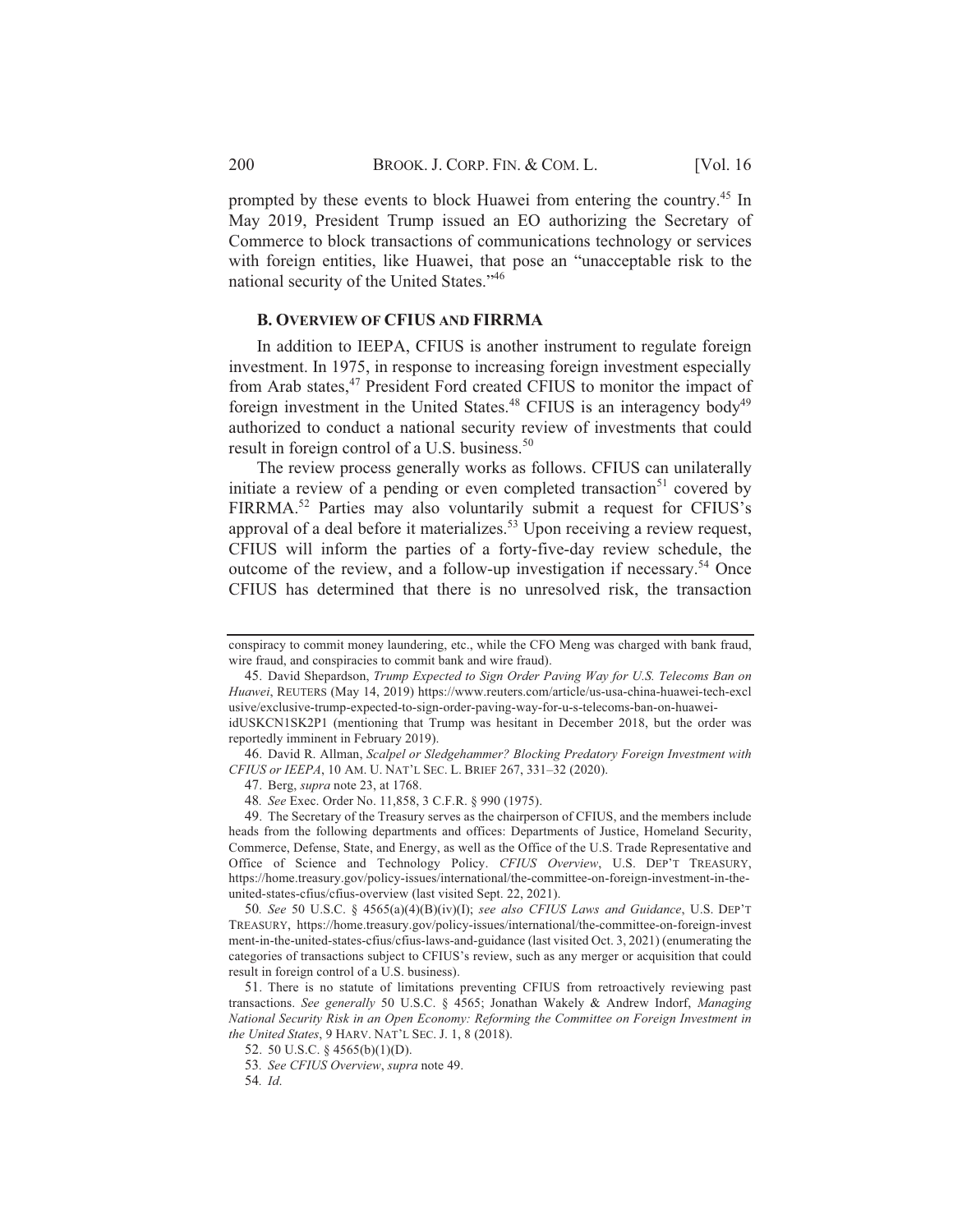receives a legal "safe harbor," and CFIUS is generally estopped from reviewing the transaction again except in very limited circumstances.<sup>55</sup>

If a risk exists, the president, not CFIUS, has the authority to prohibit the transaction.<sup>56</sup> On the other hand, CFIUS may impose certain conditions with regard to the transaction to mitigate the risk,<sup>57</sup> such as excluding sensitive assets from the scope of the transaction, limiting parties' access to certain data, and enhancing data security measures.<sup>58</sup> Alternatively, CFIUS can refer a particular case for the president's review.<sup>59</sup> The president then must announce a decision within fifteen days following the completion of CFIUS's investigation or referral of the case.<sup>60</sup> The president has discretion on whether to follow CFIUS's recommendation to suspend or prohibit the transaction.<sup>61</sup>

CFIUS has served as a gate keeper to "manage the national security risks" inherent to the major role the United States plays in the world economy."<sup>62</sup> Its power has been further strengthened due to the newly perceived threats posed by America's weakened economic position.<sup>63</sup> In August 2018, against the backdrop of the U.S.-China trade war,<sup>64</sup> Congress passed FIRRMA,<sup>65</sup> expanding CFIUS's jurisdiction over certain types of transactions, including foreign investments involving critical infrastructure, critical technology, or businesses that maintain or collect sensitive personal data of U.S. citizens that could be exploited in a manner that threatens national security.<sup>66</sup> FIRRMA further provides factors for CFIUS and the president to consider in determining national security risks, such as whether the transaction involves "a country of special concern that has a demonstrated or declared strategic goal of acquiring a type of critical technology or critical infrastructure that would affect United States leadership in areas related to national security."<sup>67</sup>

64. Id. at 1773-74.

<sup>55.</sup> See, e.g., 50 U.S.C. § 4565(b)(1)(D)(ii) (prohibiting CFIUS or the president from reviewing a transaction again unless the party submitted false or misleading material information or omitted material information).

<sup>56. 50</sup> U.S.C. § 4565(d); Wakely & Indorf, *supra* note 51, at 32.

<sup>57.</sup> CFIUS Overview, supra note 49.

<sup>58.</sup> Wakely & Indorf, *supra* note 51, at 32-33.

<sup>59.</sup> CFIUS Overview, supra note 49.

<sup>60. 50</sup> U.S.C. §4565(d)(2).

<sup>61. 50</sup> U.S.C. §4565(d).

<sup>62.</sup> Allman, *supra* note 46, at 271.

<sup>63.</sup> Berg, *supra* note 23, at 1769–70 (describing that the threats—the United States' declining economic position and a worsening trade relationship with Japan—urged Congress to pass the Exon-Florio Amendment of 1988, which authorized the president to investigate and block foreign "mergers, acquisitions, or takeovers" absent the national-emergency declaration required under CFIUS's IEEPA-era regime).

<sup>65.</sup> See generally 50 U.S.C. § 4565; see also CFIUS Laws and Guidance, U.S. DEP'T TREASURY, https://home.treasury.gov/policy-issues/international/the-committee-on-foreign-invest ment-in-the-united-states-cfius/cfius-laws-and-guidance (last visited Oct. 3, 2021) (explaining that the president's authority to suspend or prohibit certain transactions was initially provided by Section 721 of the Defense Production Act of 1950, which was substantially revised by FIRRMA).

<sup>66. 50</sup> U.S.C. § 4565(a)(4)(B)(iii).

<sup>67.</sup> FIRRMA §  $1702(c)(1)$ .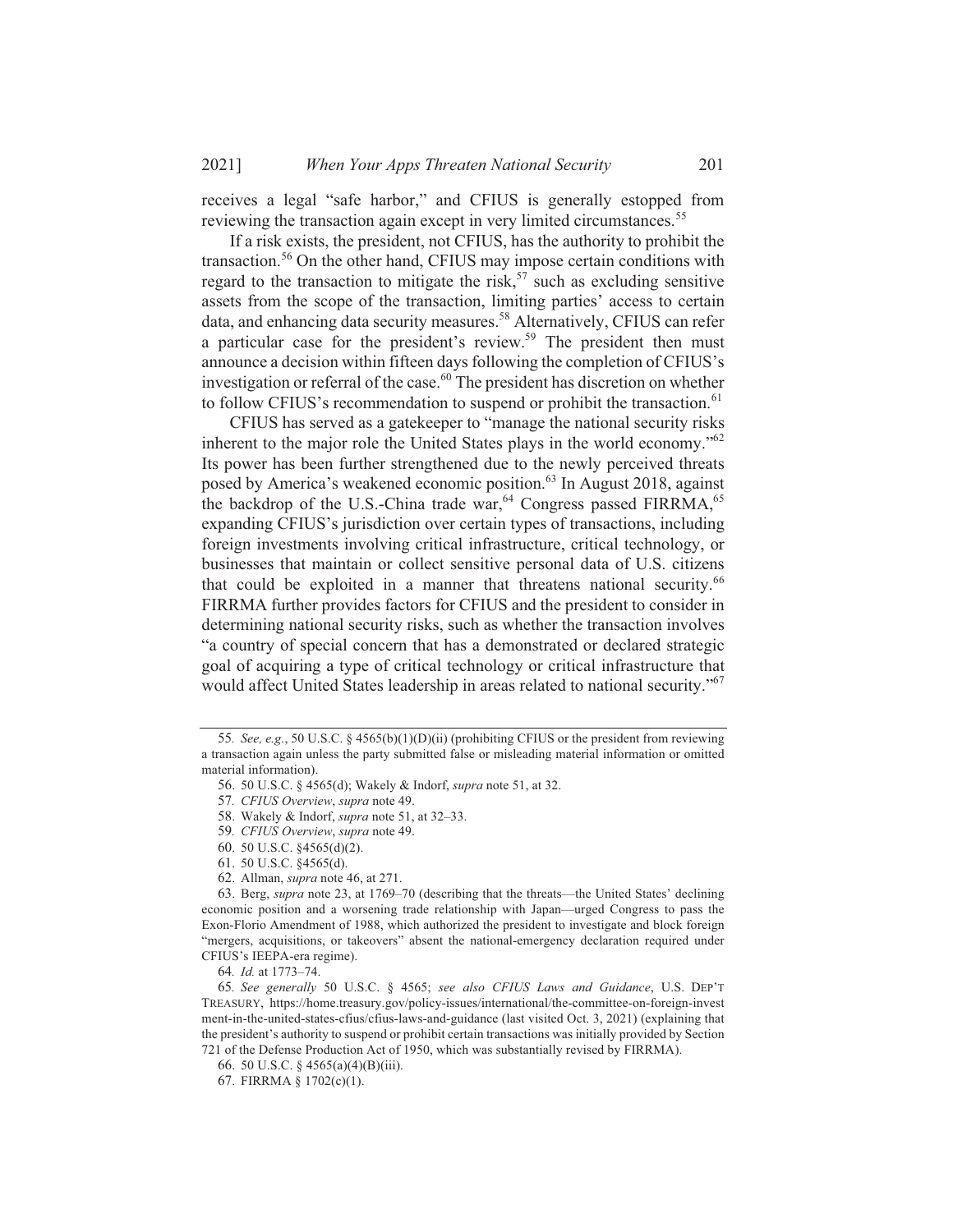While no specific countries are referenced, as scholars have observed, the language allows CFIUS to potentially target specific foreign investors by country of origin in its foreign investment regime.<sup>68</sup>

These amendments have enabled CFIUS to focus its attention on investments that would result in Chinese entities' access to Americans' personal data.<sup>69</sup> For instance, Grindr, an LGBTQ dating app acquired and owned by a Chinese company between 2016 and  $2018<sup>70</sup>$  was divested from its parent company in March 2020 under pressure from CFIUS.<sup>71</sup> Although CFIUS did not publicly comment on this action, the committee reportedly worried that the Chinese government could use the sensitive personal data such as geolocation, sexual preferences, and HIV status acquired through the  $app<sup>72</sup>$  to blackmail American citizens and government officials, thereby endangering national security.<sup>73</sup> Similarly, in April 2019, PatientsLikeMe, an online health platform that connects patients with similar medical conditions, was forced into a fire sale due to national security concerns posed by its major Chinese investor's potential access to Americans' sensitive health data.<sup>74</sup> Further, in March 2020, on CFIUS's recommendation, President Trump ordered China-based Beijing Shiji Information Technology to sell off

71. CFIUS set a deadline for Kunlun to sell Grindr by June 2020. See Wang, supra note 70. See Jay Peters, Grindr Has Been Sold by Its Chinese Owner After the US Expressed Security Concerns, VERGE (Mar. 6, 2020), https://www.theverge.com/2020/3/6/21168079/grindr-sold-chinese-ownerus-cfius-security-concerns-kunlun-lgbtq.

72. Data including a person's photo, sexual orientation, HIV status, and geolocation are central to the use of the app. Robert Kim, ANALYSIS: CFIUS Scrutiny Forces Chinese Sale of Grindr, BLOOMBERG L. ANALYSIS (Apr. 16, 2019), https://news.bloomberglaw.com/bloomberg-law-analy sis/analysis-cfius-scrutiny-forces-chinese-sale-of-grindr; see also GIBSON DUNN supra note 70 ("Although CFIUS has not commented publicly, observers have speculated that the action was prompted by concerns over Kunlun's access to sensitive personal data from Grindr users-such as location, sexual preferences, HIV status and messages exchanged via the Grindr app.").

73. Kim, *supra* note 72 (noting that Grindr data might have been used against U.S. officials as early as 2015 when a user outed a Republican member by leaking his Grindr photos and that foreign intelligence mining Grindr data could endanger national security).

<sup>68.</sup> JAMES K. JACKSON, CONG. RSCH. SERV., RL33388, COMMITTEE ON FOREIGN INVESTMENT IN THE UNITED STATES (CFIUS), at 2, 13 (2020); Adam Chan, CFIUS, Team Telecom and China, LAWFARE (Sept. 28, 2021), https://www.lawfareblog.com/cfius-team-telecom-and-china.

<sup>69.</sup> See Chan, supra note 68.

<sup>70.</sup> Chinese company Kunlun acquired approximately 60% of Grindr in 2016 and bought out the remainder of the company in 2018. Echo Wang, China's Kunlun Tech agrees to U.S. demand to sell Grindr gay dating app, REUTERS (May 13, 2019), https://www.reuters.com/article/us-grindrm-a-beijingkunlun-idUSKCN1SJ28N; CFIUS Developments: Notable Cases and Key Trends, GIBSON DUNN (Apr. 24, 2019), https://www.gibsondunn.com/cfius-developments-notable-casesand-key-trends/.

<sup>74.</sup> Christina Farr & Ari Levy, The Trump Administration is Forcing This Health Startup that Took Chinese Money into a Fire Sale, CNBC (Apr. 4, 2019), https://www.cnbc.com/2019/04/04/ cfius-forces-patientslikeme-into-fire-sale-booting-chinese-investor.html (describing) that PATIENTSLIKEME potentially presented data security risks as the company collected users health data and that in 2017, it sold a majority stake to a Chinese company called iCarbonX for its artificial intelligence technology to improve its customers and data sets).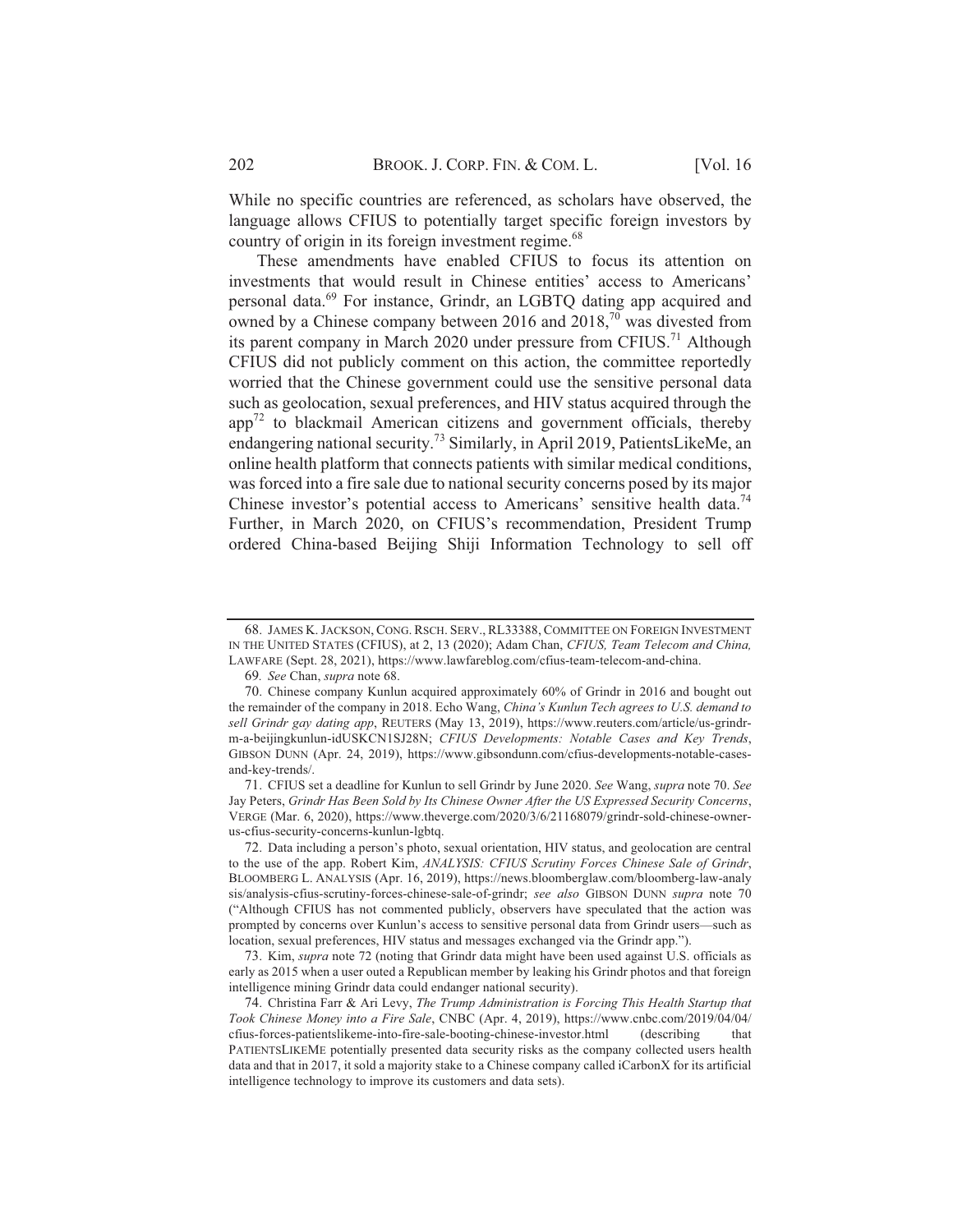StayNTouch, a U.S. software company it acquired in 2018.<sup>75</sup> Although no specific reason was given in the order, since StayNTouch serves as a property management platform for hotel chains and casinos, commentators have speculated that the government might have been concerned about Shiji's access to the guests' personal and financial records through StayNTouch, as the order specifically required Shiji to divest all interests in the latter's data, including customer data.<sup>76</sup>

In these cases, following CFIUS's suggestions, Grindr, PatientsLikeMe, and Shiji respectively sold their businesses to American companies.<sup>77</sup> thereby allowing the platforms to continue operation in the United States. PatientsLikeMe has become the world's largest real-world data platform for patients to share their stories and health information for peer support and learning.<sup>78</sup> Grindr has evolved into a central networking app for the LGBTQ community.<sup>79</sup> StayNTouch has continued to operate as a hotel property management system after being sold to a major U.S. hotel operator in August 2020.<sup>80</sup> Apparently, the problem was not with the platforms themselves; rather, it was their security risks, which were mitigated after a change of ownership.

### II. PROBLEMS: THE STATUTORY LIMITATIONS OF IEEPA AND ECONOMIC IMPLICATIONS OF THE BAN

After examining the legal framework of IEEPA and CFIUS's review, the following section discusses two major problems in the TikTok-WeChat ban  $-$  (1) whether the ban was a lawful exercise of presidential powers under IEEPA; and (2) in light of the ban's economic impact, whether there are other less harmful alternatives to achieve the government's goal.

78. See PATIENTSLIKEME, https://www.patientslikeme.com/about (last visited Aug. 21, 2021) (claiming to have over 830,000 users sharing stories to improve the lives of other patients through knowledge derived from the platform's shared real-world experiences).

<sup>75.</sup> Presidential Order Regarding the Acquisition of StayNTouch, Inc. by Beijing Shiji Information Technology Co., Ltd., 85 Fed. Reg. 13,719 (Mar. 6, 2020).

<sup>76.</sup> Chan, *supra* note 68.

<sup>77.</sup> Echo Wang et al., Winning bidder for Grindr has ties to Chinese owner, REUTERS (June 2, 2020), https://www.reuters.com/article/us-grindr-m-a-sanvicente-exclusive/exclusive-winning-bid der-for-grindr-has-ties-to-chinese-owner-idUSKBN2391AI ("CFIUS had cleared the sale of Grindr to San Vicente Acquisition"); Matthew Herper, PatientsLikeMe, Forced by U.S. to Ditch Chinese Investor, Sold to UnitedHealth Group, STAT (June 24, 2019), https://www.statnews.com/ 2019/06/24/patientslikeme-forced-by-u-s-to-ditch-chinese-investor-sold-to-unitedhealth-group/; Katy Stech Ferek, U.S. Hotelier Agrees to Buy Hospitality Software Firm From Chinese Owners Ordered to Sell by Trump, WALL ST. J (Aug. 31, 2020), https://www.wsj.com/articles/u-s-hotelieragrees-to-buy-hospitality-software-firmfrom-chinese-owners-ordered-to-sell-by-trump-11598853600.

<sup>79.</sup> See GRINDR, https://www.grindr.com/about/ (last visited Aug. 21, 2021) (claiming to be the largest LGBTQ app with "millions of daily users . . . in every corner of the planet").

<sup>80.</sup> See The Future Is Bright for StayNTouch, Backed by New Owners MCR Investors and \$10M Investment, STAYNTOUCH (Aug. 31, 2020), https://www.stayntouch.com/news/stayntouch-newowners-mcr-investors.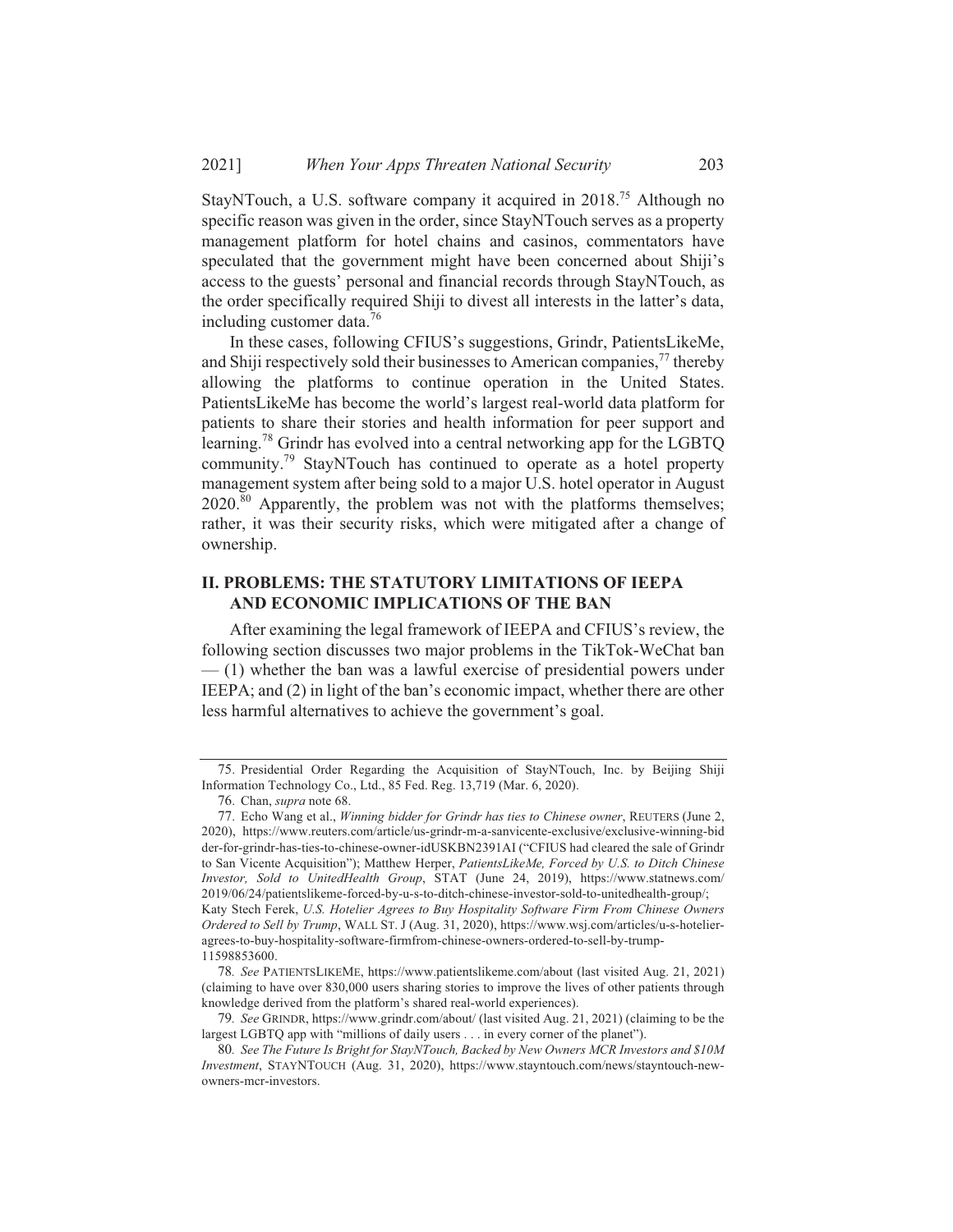### A. LEGAL ISSUES OF THE BAN: IEEPA'S STATUTORY LIMITATIONS

### 1. Unusual and Extraordinary Threat

IEEPA's emergency power can be invoked only when an "unusual and extraordinary threat" exists. It is worth discussing whether the apps indeed posed an unusual and extraordinary threat that justified the use of IEEPA. Congress only described that such a threat must have its source "in whole or substantial part outside the United States"<sup>81</sup> but did not specify what qualifies as "unusual and extraordinary." Notably, courts have not discussed what "national emergency" entails under IEEPA,<sup>82</sup> and the statute does not require the president to prove that such a threat exists.<sup>83</sup> Thus, it may be helpful to look at the plain meaning of the terms and examine the recent uses of IEEPA to draw a line for unusual and extraordinary threats.<sup>84</sup>

According to Black's Law Dictionary, "unusual" means something "extraordinary" or "abnormal,"<sup>85</sup> while "extraordinary" means something beyond common, involving an unforeseeable incident, or something "[e]mployed for an exceptional purpose."<sup>86</sup> Read together, these words depict a unique set of unforeseeable circumstances, and the use of IEEPA is reserved for that exceptional purpose.<sup>87</sup> The question then becomes whether either app constituted an exceptional, unforeseeable risk that warranted the use of emergency power under IEEPA.

In TikTok's case, ByteDance's acts of acquiring Musical.ly in 2017 and merging Musical.ly into TikTok,<sup>88</sup> without more, would not seem sufficient to trigger IEEPA, as foreign investment has become relatively common in the global economy.<sup>89</sup> Instead, the focus should be on the two issues raised in the EO: the government's concerns about (1) data collection and (2) the CCP's censorship and disinformation campaigns.<sup>90</sup>

<sup>81. 50</sup> U.S.C. § 1701(a).

<sup>82.</sup> See Marcus Noland et al., Assessing Trade Agendas in the US Presidential Campaign, PETERSON INST. INT'L ECON. (Sept. 2016), https://www.piie.com/publications/piie-briefings/ assessing-trade-agendas-us-presidential-campaign (last visited Aug. 22, 2021) (describing that while IEEPA is supposed to be exercised only during an unusual and extraordinary threat, courts have never questioned presidential declarations of a "national emergency," so the precedent seemingly gave President Trump a free hand).

<sup>83.</sup> Boyle, Checking the President's Sanctions Powers, supra note 32, at 22.

<sup>84.</sup> See Allman, *supra* note 46, at 315-16.

<sup>85.</sup> Unusual, BLACK'S LAW DICTIONARY (11th ed. 2019).

<sup>86.</sup> Extraordinary, BLACK'S LAW DICTIONARY (11th ed. 2019).

<sup>87.</sup> Allman, *supra* note 46, at 317.

<sup>88.</sup> Musical.ly was a China-based video-sharing platform with limited assets in the United States. It was acquired in November 2017 by ByteDance, which already owned TikTok, a Muscial.ly equivalent (in China, TikTok is called Douyin). In August 2018, TikTok absorbed Musical.ly, automatically migrating all Musical.ly accounts to TikTok. See TikTok Complaint, supra note 17, at 15; Rebecca Jennings, TikTok, Explained, VOX (updated July 12, 2019), https://www.vox.com/culture/2018/12/10/18129126/tiktok-app-musically-meme-cringe.

<sup>89.</sup> See Allman, supra note 46, at 319.

<sup>90.</sup> TikTok EO, supra note 2.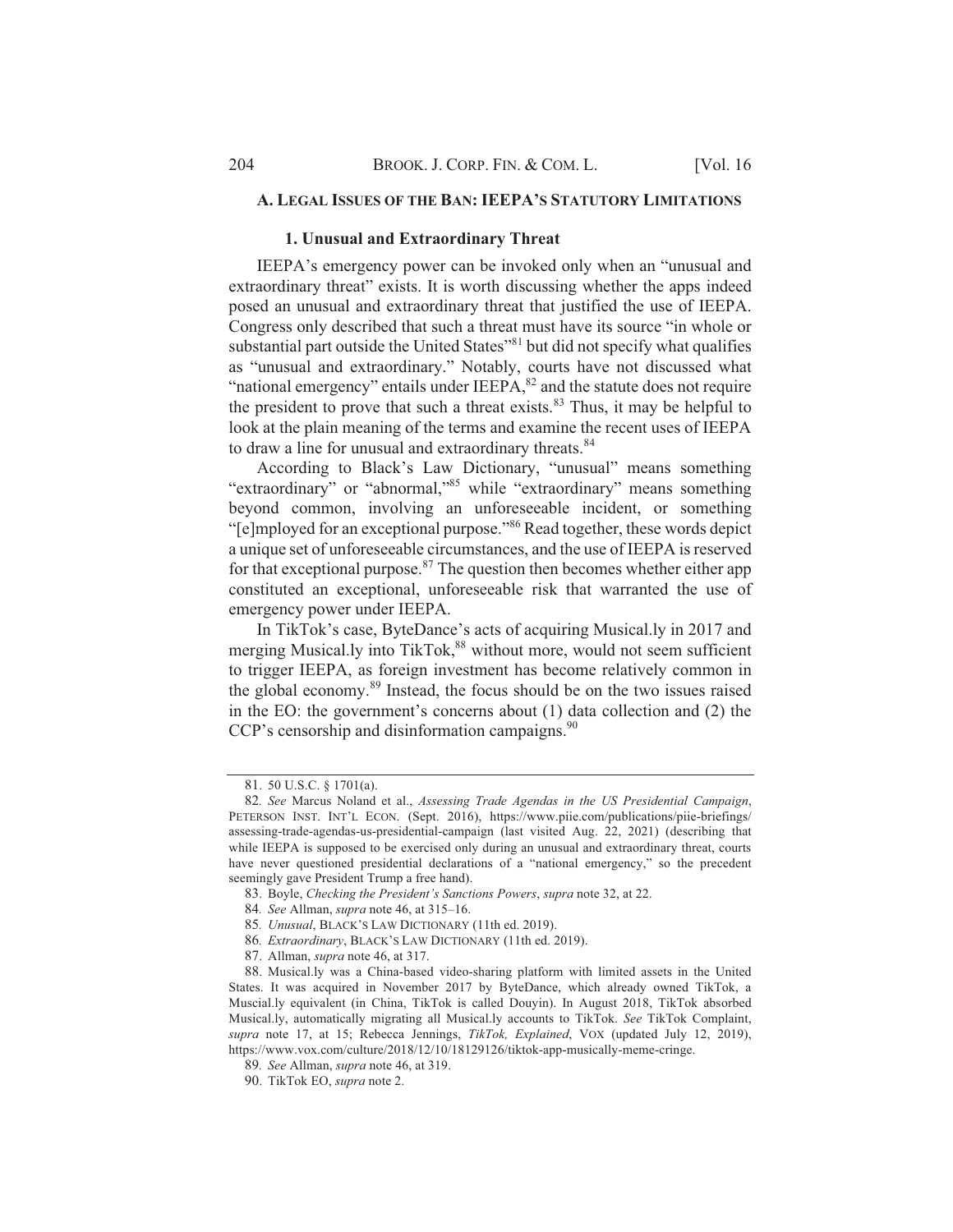#### 20211 When Your Apps Threaten National Security

#### $\dot{i}$ . The Threat of Data Collection

First, data security could be a legitimate concern, since Beijing's administration reportedly has certain control over private companies.<sup>91</sup> Even if companies promise not to provide user data to the government, according to the espionage and national intelligence laws in China, organizations and citizens are still obligated to assist and cooperate with national intelligence work.<sup>92</sup> Accordingly, when such a situation arises, companies likely cannot say no to the government.<sup>93</sup> However, from this perspective, arguably every Chinese-owned company with access to its U.S. customer data can be subject to the CCP's surveillance and can impair U.S. national security. Nevertheless, not every Chinese-owned app or company is forced to cease operation in America.<sup>94</sup> Thus, it is critical to explore under what circumstances the risks to personal data become exceptional and rise to national security levels that warrant government intervention.

### a. The Number of Users

Some factors might include (1) the number of users as well as (2) the security vulnerabilities and type of data collected.<sup>95</sup> If the pervasiveness of the service is a defining factor that triggers government intervention, the scale and depth of the risk posed by the two apps, in particular WeChat, is distinguishable from Huawei's. Huawei intended to provide critical 5G equipment worldwide.<sup>96</sup> The Huawei ban might also make more sense when put in the context of the heavily regulated telecommunications industry. During World War I, the U.S. government seized foreign-owned radio

<sup>91.</sup> Arjun Kharpal, Huawei Says It Would Never Hand data to China's Government-Experts Say It Wouldn't Have a Choice, CNBC (Mar. 4, 2019), https://www.cnbc.com/2019/03/05/huawei -would-have-to-give-data-to-china-government-if-asked-experts.html (pointing out that Huawei would have no choice but to hand over network data to the Chinese government if asked for it, because China's National Intelligence Law and the Counter-Espionage Law require citizens and companies to assist and cooperate with national intelligence work).

<sup>92.</sup> Id. ("The 2014 Counter-Espionage law says that 'when the state security organ investigates and understands the situation of espionage and collects relevant evidence, the relevant organizations and individuals shall provide it truthfully and may not refuse."").

 $93 \text{ }\overline{1d}$ 

<sup>94.</sup> For instance, Weibo is a popular Chinese-owned microblogging app that is still available for use and download in the United States. See infra notes 109-110 and accompanying text.

<sup>95.</sup> See Exec. Order No. 14,034, 86 Fed. Reg. 31,423 (June 9, 2021) (enumerating indicators of risk to consider such as "ownership, control, or management by persons that support a foreign adversary's military, intelligence, or proliferation activities"; "the scope and sensitivity of the data collected;" and "the number and sensitivity of the users" of the app).

<sup>96.</sup> Brian Fung, How China's Huawei Took the Lead over U.S. Companies in 5G Technology, WASH. POST (Apr. 11, 2019), https://www.washingtonpost.com/technology/2019/04/10/us-spatwith-huawei-explained/ (noting that nearly no U.S. company manufactures the 5G technology's most critical components, so the country had to rely on foreign suppliers like Ericsson, Nokia, Huawei, and ZTE).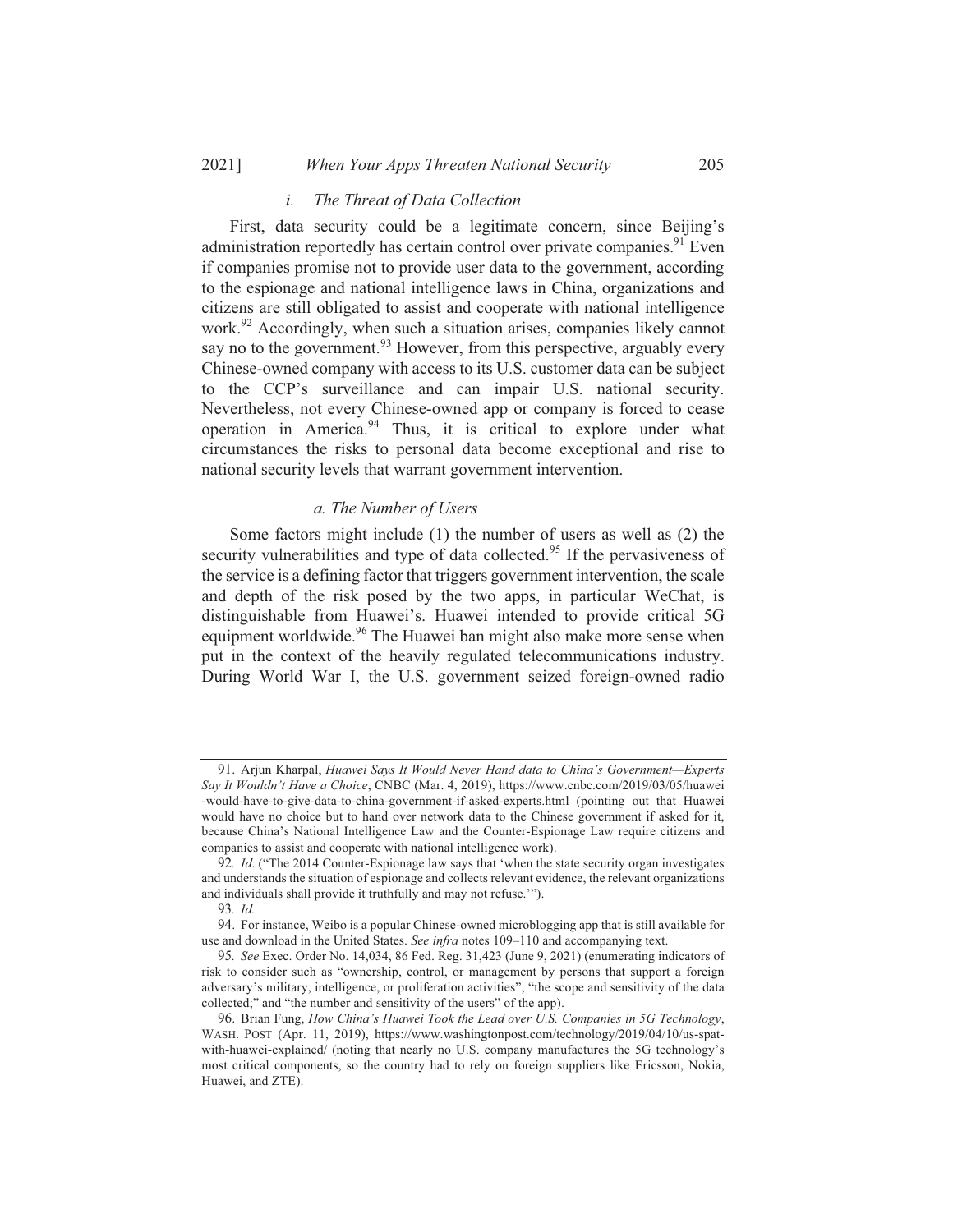stations,<sup>97</sup> and Congress later enacted a statute limiting foreign stock ownership in a U.S. broadcast or common carrier licensee.<sup>98</sup> The U.S. government is often actively involved in the licensing industries considering the public interest they serve. In this context, it seems understandable that the Trump administration would forbid Huawei to be a part of the U.S. telecommunications supply chain.

TikTok and WeChat, on the other hand, are social media platforms. While TikTok boasts over 100 million active users in the United States, it may not be as pervasive as the 5G network—as 5G is estimated to be the leading mobile network technology by 2025, with more than 190 million connections in the United States.<sup>99</sup> WeChat's userbase in America is even smaller, with approximately 19 million daily active users as of August  $2020$ .<sup>100</sup> It seems that neither app's influence is comparable to that of Huawei so as to constitute an equally significant threat to the country.

### b. Security Vulnerabilities and the Type of Data Collected

If the userbase is not dispositive, other possible factors supporting government intervention might be certain security vulnerabilities within the apps or the type of data collected by TikTok and WeChat that would put the nation at risk. The Trump administration alleged that TikTok collects network activity information, such as location data and browsing histories.<sup>101</sup> As for WeChat, there was no specific allegation as to what kind of data is collected, but the government referenced a report in March 2019, when a Chinese database was found to contain billions of WeChat messages sent from users not only in China, but also in the United States and several other countries, which could be accessed by the CCP.<sup>102</sup> To be fair, most, if not all,

<sup>97.</sup> J. GREGORY SIDAK, FOREIGN INVESTMENT IN AMERICAN TELECOMMUNICATIONS, at 51-52 (1997).

<sup>98.</sup> See generally Communications Act of 1934 (codified as amended at 47 U.S.C. § 310(a), (b)); FED. COMM. COMM'N, Foreign Ownership Rules and Policies for Common Carrier, Aeronautical En Route and Aeronautical Fixed Radio Station Licensees, https://www.fcc.gov/ general/foreign-ownership-rules-and-policies-common-carrier-aeronautical-en-route-and-

aeronautical (last visited Aug. 21, 2021) (prohibiting foreign nationals from holding office in license companies and from owning more than 20% of stock in a broadcast, common carrier, or radio station licensee).

<sup>99.</sup> The 5G Era in the US, GSMA (2018), https://www.gsma.com/publicpolicy/wp-content/ uploads/2018/03/The-5G-era-in-the-US.pdf (noting the forecast of 190 million connections has not counted in 5G-based fixed wireless).

<sup>100.</sup> See Krystal Hu, WeChat U.S. ban cuts off users link to families in China, REUTERS (Aug. 7, 2020), https://www.reuters.com/article/us-usa-tencent-holdings-wechat-ban-idINKCN253339.

<sup>101.</sup> TikTok EO, *supra* note 2 (stating TikTok captures vast swaths of information such as users' location data, browsing and search histories, which threatens to allow the CCP access to Americans' personal and proprietary information, potentially allowing China to track the locations of Federal employees and contractors, build dossiers of personal information for blackmail, and conduct corporate espionage).

<sup>102.</sup> See WeChat EO, supra note 2; see also Emily Feng, China Intercepts WeChat Texts from U.S. and Abroad, Researchers Say, NPR (Aug. 29, 2019), https://www.npr.org/2019/08/29/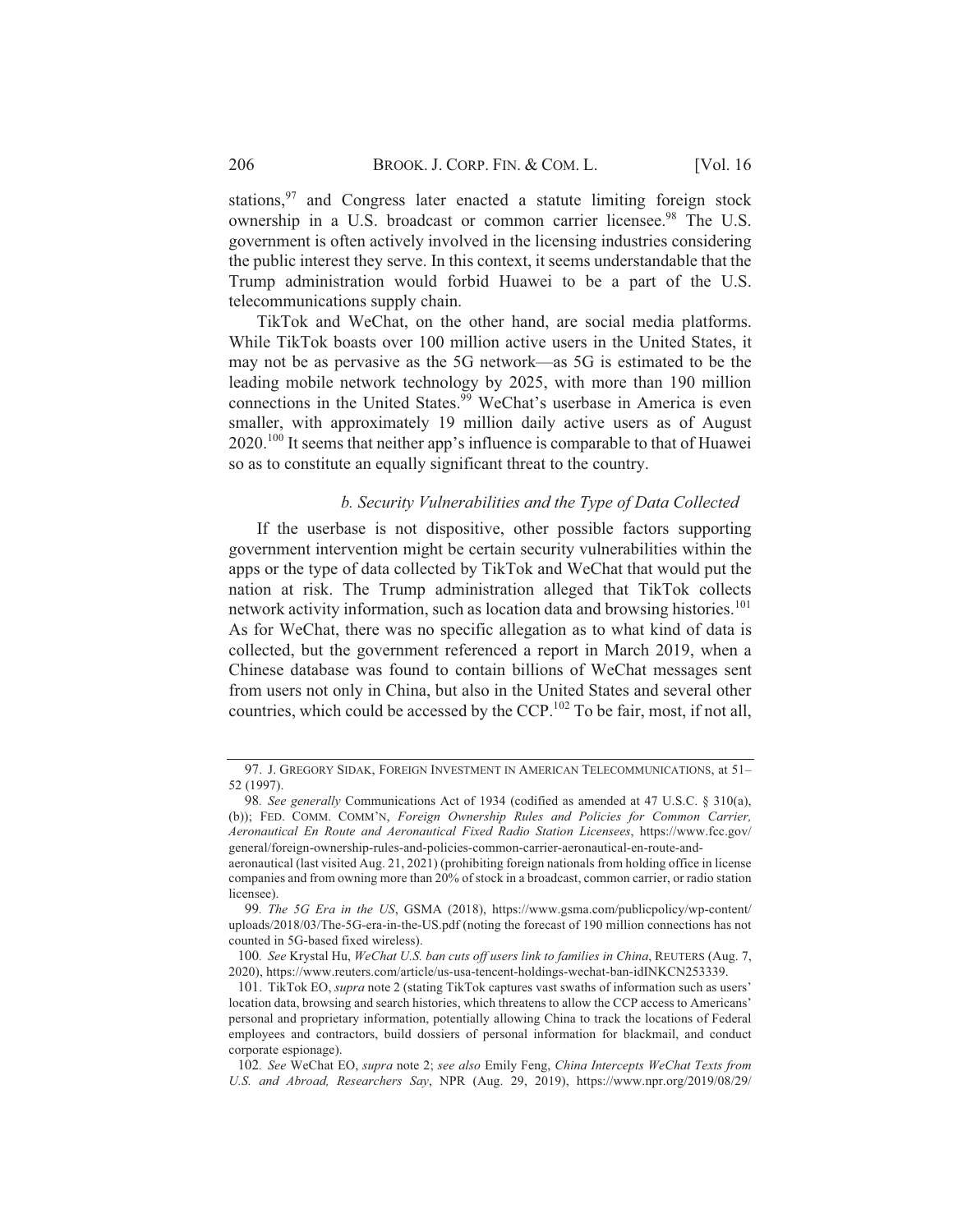apps and searching engines collect vast swaths of data to optimize user experience, and the collection of location data, browsing histories, and chat messages is fairly common.<sup>103</sup> The app operators might claim that the data is necessary to provide communications service, as noted in their privacy policy, which is consented to by the users.<sup>104</sup> Several other communications services, such as Zoom, have also been found with security vulnerabilities that could pose risks to the users.<sup>105</sup> While several companies and even U.S. government agencies have discouraged employees from using Zoom, this videoconferencing service is still widely used by Americans, especially since the outbreak of the pandemic, and this widespread use could potentially affect data security on a large scale. $106$ 

If data collection from a foreign adversary is itself so extraordinary that it would trigger government intervention, other Chinese-owned services should have received the same treatment. The Trump administration had, in fact, attempted to ban several other Chinese apps in early 2021, <sup>107</sup> but the order, along with the TikTok-WeChat ban, was later revoked by the Biden Administration in June 2021.<sup>108</sup> Another curious case is Weibo, a Chineseowned Twitter-like social media app<sup>109</sup> that is widely used in China and available in U.S. app stores.<sup>110</sup> In 2019, a data leak was reported when the

103. See generally Privacy & Terms, GOOGLE, https://policies.google.com/privacy?hl=en-US (enumerating the vast information Google collects from its users).

104. See, e.g., Privacy Policy, WECHAT, https://www.wechat.com/en/privacy policy.html (storing chats temporarily in WeChat's server for the provision of communication service and collecting location data for location customization).

105. New Zoom Vulnerability, ROCKET IT (Apr. 27, 2021) https://rocketit.com/zoomvulnerability-zero-day-security-update/ (reporting past vulnerabilities such as "Zoom Bomb" and a new vulnerability disclosed in April 2021 that could allow a cybercriminal to remotely access a victim's computer through Zoom).

106. See Brandon Vigliarolo, Who Has Banned Zoom? TECHREPUBLIC (Apr. 9, 2020), https://www.techrepublic.com/article/who-has-banned-zoom-google-nasa-and-more/ (noting that entities like Google and NASA have banned employees from using Zoom, and the New York City Department of Education has banned teachers from using Zoom and has encouraged them to use Microsoft Teams instead).

107. Exec. Order No. 13971, 86 Fed. Reg. 1250 (Jan. 5, 2021) (attempting to ban a few more Chinese apps including Alipay, CamScanner, Tencent QQ, WeChat Pay, and WPS Office).

108. Exec. Order No. 14,034, 86 Fed. Reg. 31,423 (June 9, 2021) (revoking three EOs: the TikTok and WeChat EOs issued on August 6, 2021, and the EO issued on January 5, 2021 banning other Chinese-owned apps).

109. Created in August 2009 by Chinese technology company Sina Corporation, Weibo is China's most popular microblogging site with 430 million active users per month as of 2018. Yuan Ren, Know Your Chinese Social Media, N.Y. TIMES (Nov. 19, 2018), https://www.nytimes .com/2018/11/19/fashion/china-social-media-weibo-wechat.html.

110. See, e.g., Weibo, APP STORE, https://apps.apple.com/us/app/weibo/id350962117 (last visited Nov. 7, 2021); Weibo, GOOGLE PLAY, https://play.google.com/store/apps/details?id=com.

<sup>751116338/</sup>china-intercepts-wechat-texts-from-u-s-and-abroad-researcher-says (reporting that a Dutch researcher discovered a Chinese database storing over 3.7 billion WeChat messages tagged with a GPS location, over 19 million of which were sent from people outside China. They were mostly from the United States, Taiwan, South Korea and Australia, with the researcher noting that "the system resembles the global surveillance methods used by the U.S. National Security Agency").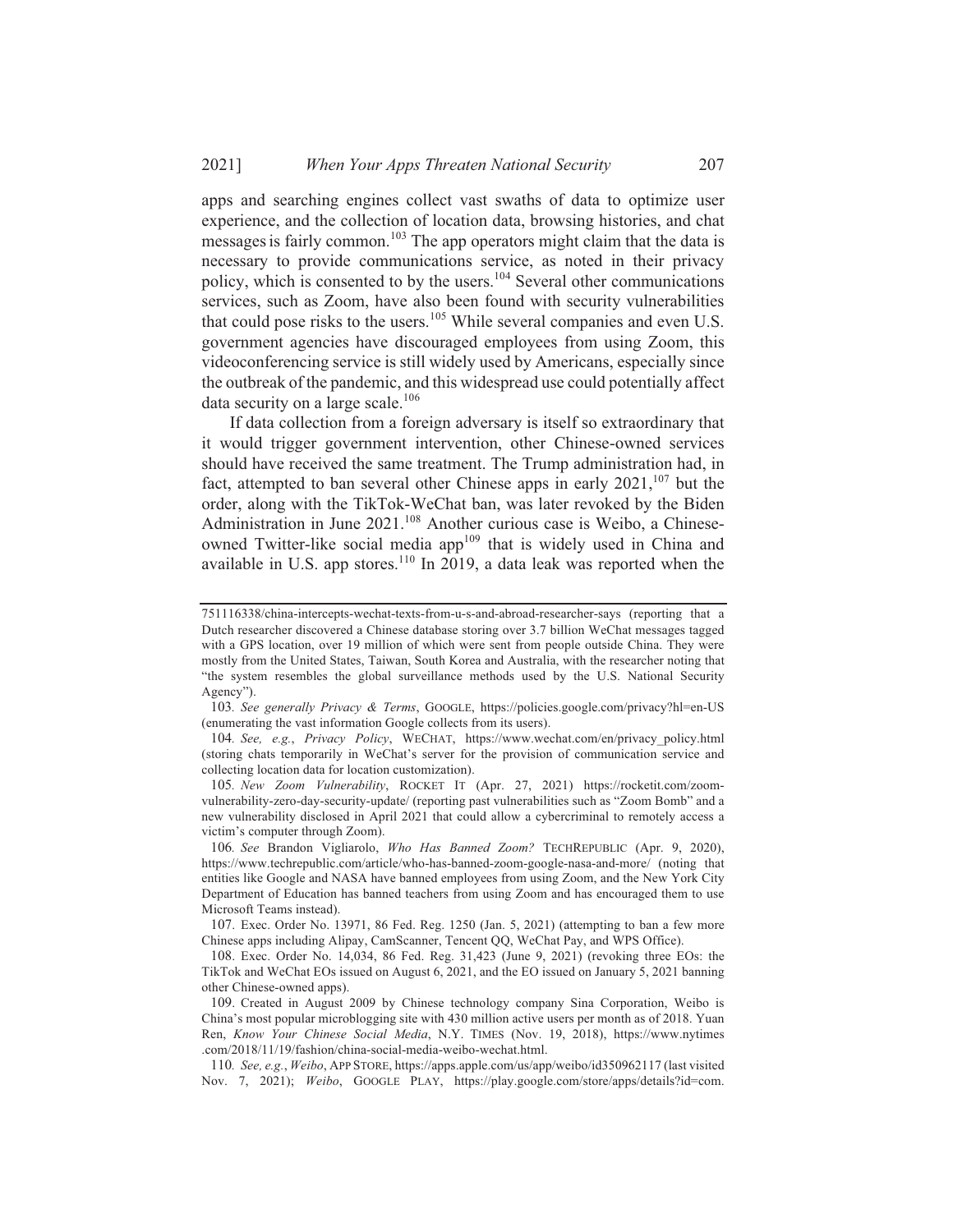data of Weibo's 500 million users worldwide had been hacked and leaked to the dark web.<sup>111</sup> Although the leaked data reportedly contained no passwords or payment information, it could still make Weibo users' data available to hackers, including their full names and phone numbers.<sup>112</sup> Similar to WeChat, Weibo does not have a big presence in America,<sup>113</sup> but such security risks could still be detrimental to users in the country.<sup>114</sup> Nevertheless, as of November 2021, people can still download and use Weibo in the United States.

### ii. The Threat of Censorship and Disinformation

Regarding the government's second claim about censorship and disinformation concerns, it is unlikely the two apps are the only platforms that are censored or swamped by disinformation. It is also doubtful whether categorically banning the apps can effectively solve the problem. The TikTok EO asserts that TikTok's videos spread conspiracy theories about the origins of COVID-19 as an example that the app may be used for disinformation campaigns that benefit the CCP.<sup>115</sup> However, disinformation is hardly uncommon on social media platforms. Big social media sites like Facebook and Twitter have also given users a platform to spread false and malicious content about the virus.<sup>116</sup> Despite Facebook and Twitter's efforts to factcheck and direct users to reliable sources, false information remains pervasive online.<sup>117</sup> One may argue that TikTok should likewise endeavor to minimize the harm caused by disinformation, but there is no existing law requiring an online platform like TikTok to do so.<sup>118</sup> Moreover, when it comes to censorship, Weibo is also said to be heavily censored and often used

115. TikTok EO, supra note 2.

weico.international&hl=en (last visited Nov. 7, 2021) (showing that Weibo is downloadable from both Apple's and Google's app stores).

<sup>111.</sup> Scott Ikeda, Data of 538 Million Weibo Users Is Available on the Dark Web for Only \$250, CPO MAGAZINE (Apr. 3, 2020), https://www.cpomagazine.com/cyber-security/data-of-538million-weibo-users-is-available-on-the-dark-web-for-only-250/.

<sup>112.</sup> *Id.* (reporting over 500 million users' names and 172 million users' phone numbers were held for sale).

<sup>113.</sup> All You Need to Know About Weibo, APARTNERSHIP (Apr. 18, 2019), https://apartnership.com/all-about-weibo/ (describing that Weibo had approximately 2.5 million registered users in the United States as of 2018).

<sup>114.</sup> Ikeda, *supra* note 111.

<sup>116.</sup> See, e.g., Sheera Frenkel et al., Surge of Virus Misinformation Stumps Facebook and Twitter, N.Y. TIMES (June 1, 2020), https://www.nytimes.com/2020/03/08/technology/coronavirusmisinformation-social-media.html (describing that a few Facebook posts falsely stated that Taiwan concealed many infections of COVID-19, which some suspected to be China's doing to undermine Taiwan's sovereignty).

<sup>117.</sup> See id.

<sup>118.</sup> See, e.g., Daisuke Wakabayashi, Legal Shield for Social Media Is Targeted by Trump, N.Y. TIMES (May 28, 2020), https://nyti.ms/2Bb7fS4 (noting that Section 230 of the Communications Decency Act shields websites from liability for content created by users; sites can moderate content by setting their own rules for what is and what is not allowed without being liable for everything posted by visitors).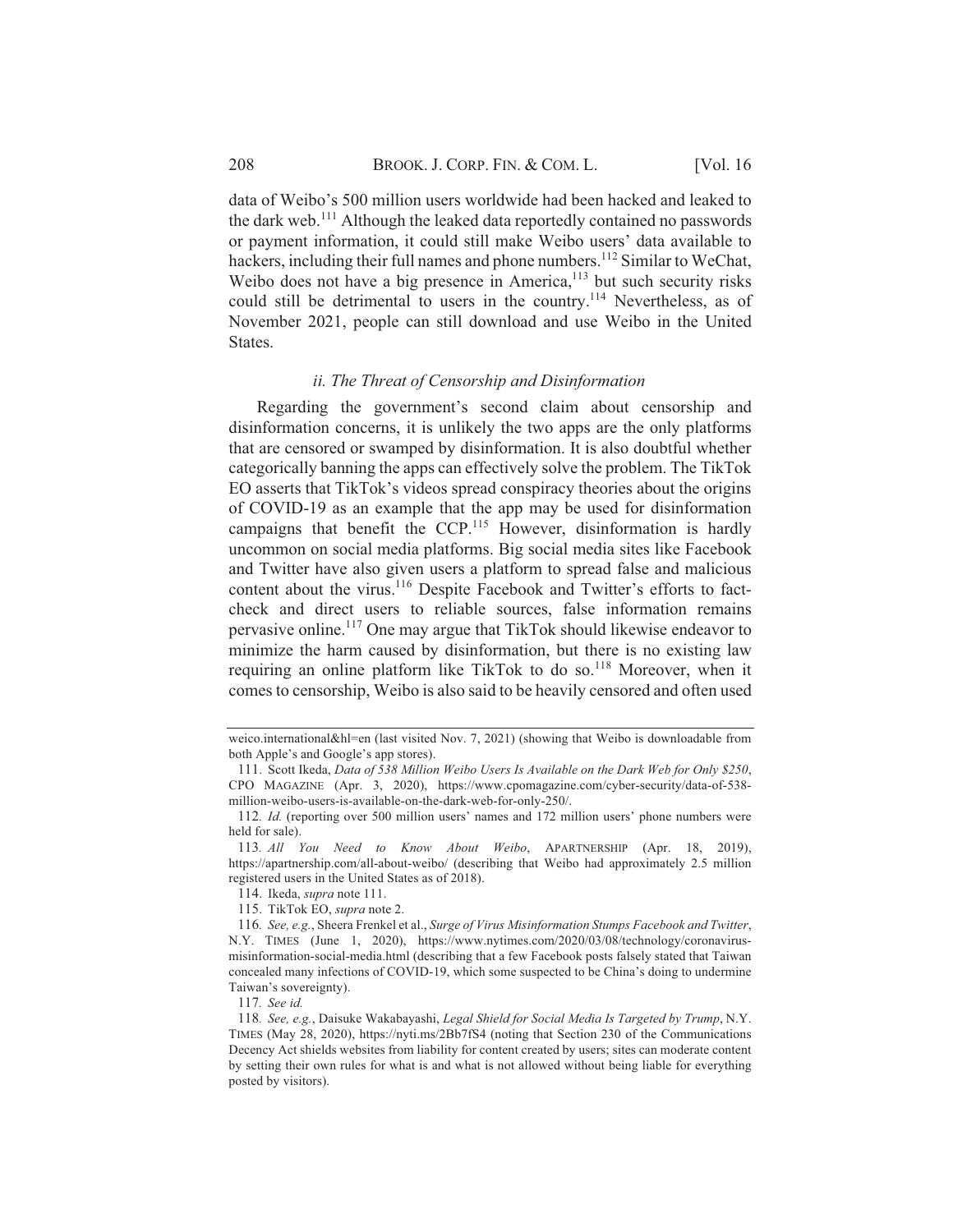as a political instrument to foster CCP's public image, <sup>119</sup> but the ban did not target this app.

If the threat of data breach and disinformation on social media is so unusual and extraordinary, other platforms that pose similar risks, like Weibo, should likewise be subject to scrutiny. Considering a recent incident related to TikTok videos that allegedly impacted Trump's campaign efforts in the 2020 U.S. presidential election<sup>120</sup> and how the U.S.-China tension escalated since the outbreak of COVID-19,<sup>121</sup> it is hard to ignore the possibility that the TikTok-WeChat ban was more of a political action, as opposed to merely an action to counter a national security threat.

### 2. The Informational Materials Exception

Even assuming an "unusual and extraordinary threat" exists, the presidential power under IEEPA is not unbounded. The statute expressly bars the president from regulating or prohibiting, directly or indirectly, (1) the importation or exportation of any "information or informational materials" or  $(2)$  "personal communication[s]" that do not involve a transfer of anything of value.<sup>122</sup> Due to these limitations, TikTok,<sup>123</sup> TikTok's users,<sup>124</sup> and WeChat's users each brought a lawsuit to enjoin the ban.<sup>125</sup> Had they not been enjoined, the bans would have removed the apps from app stores, preventing U.S. users from downloading or updating the apps and ultimately restricting users from using the apps.  $126$ 

<sup>119.</sup> See, e.g., China Covid-19: How State Media and Censorship Took on Coronavirus, BBC (Dec. 29, 2020), https://www.bbc.com/news/world-asia-china-55355401 (noting that media reports questioning the Chinese government's handling of the COVID-19 pandemic were stifled on Weibo and that posts supporting and mourning the death of a whistleblower doctor had been periodically wiped); see also Ren, supra note 109 (noting that little political content on Weibo is user-generated because censors quickly remove anything that is deemed sensitive).

<sup>120.</sup> See, e.g., Taylor Lorenz et al., TikTok Teens and K-Pop Stans Say They Sank Trump Rally, N.Y. TIMES (Sept. 14, 2020) https://www.nytimes.com/2020/06/21/style/tiktok-trump-rally-tulsa. html (reporting that TikTok users claimed to have "pranked" President Trump's rally in Tulsa in June 2020 by registering tickets for the campaign and encouraging TikTok viewers to do the same and not show up, resulting in the planned events outside the rally being cancelled as the anticipated one-million-crowd did not materialize).

<sup>121.</sup> See Weizhen Tan, US-China Relations at a Low as 'Blame-Shifting' Sets Back War Against Virus, CNBC (Apr. 21, 2020), https://www.cnbc.com/2020/04/22/coronavirus-trump-blameschina-virus-impact-on-trade-war.html.

<sup>122. 50</sup> U.S.C. §§ 1702(b)(1) & (b)(3).

<sup>123.</sup> TikTok Inc. v. Trump, 507 F. Supp. 3d 92, 100 (D.D.C. 2020), appeal dismissed sub nom. TikTok Inc. v. Biden, No. 20-5381, 2021 WL 3082803 (D.C. Cir. July 14, 2021).

<sup>124.</sup> Marland v. Trump, 498 F. Supp. 3d 624, 632 (E.D. Pa. 2020).

<sup>125.</sup> U.S. WeChat Users All. v. Trump, 488 F. Supp. 3d 912, 916 (N.D. Cal. 2020).

<sup>126.</sup> The Department of Commerce outlined the types of transactions prohibited by the EOs, including "any provision of service to distribute or maintain the WeChat or TikTok mobile applications, constituent code, or application updates through an online mobile application store in the U.S." Press Release, Wilbur Ross, U.S. Dep't of Commerce, Commerce Department Prohibits WeChat and TikTok Transactions to Protect the National Security of the United States (Sept. 18, 2020), https://www.commerce.gov/news/press-releases/2020/09/commerce-department-prohibitswechat-and-tiktok-transactions-protect.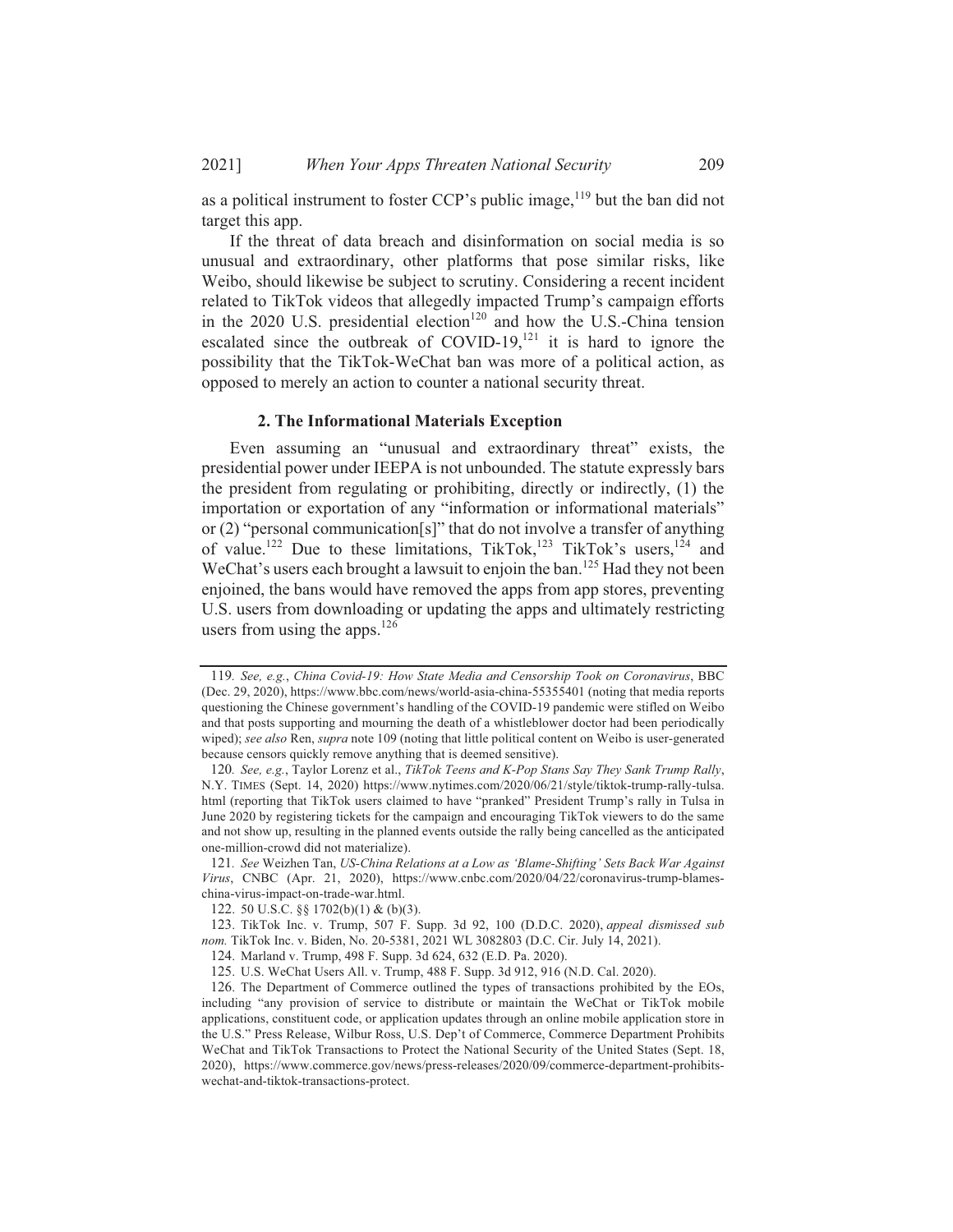In TikTok Inc. v. Trump, TikTok claimed that the prohibitions were impermissible because the use of the app falls within IEEPA's informational materials exception.<sup>127</sup> Under IEEPA, the president may not regulate the importation or exportation of informational materials "regardless of format or medium of transmission," and "whether commercial or otherwise."<sup>128</sup> Such materials include publications, films, photographs, artworks, and news wire feeds.<sup>129</sup> TikTok contended that over 100 million Americans use the app to share their films, photographs, and news, which constitute informational materials, with users across the globe.<sup>130</sup>

The D.C. court in TikTok granted a preliminary injunction, finding that TikTok had demonstrated a likelihood of success on this claim because TikTok is a medium transmitting informational materials.<sup>131</sup> The court explained that the government's goals included "stopping the exportation of data (which the government itself defines as 'text, images, video, and audio') to China and stopping the importation of propaganda into the United States."<sup>132</sup> Since these objects constitute informational materials within IEEPA's definition, the ban sought to control what is prohibited by the statute.<sup>133</sup> Moreover, the court found that by shutting down the app, the executive branch sought to achieve a secondary goal of stopping CCP propaganda from spreading in the United States, which is still at minimum indirectly regulating the exchange of texts, images, and videos via the app.<sup>134</sup>

The Eastern District of Pennsylvania in Marland v. Trump similarly granted an injunction, enjoining the entirety of the TikTok EO because the plaintiffs (a group of TikTok users) showed a likelihood of success in their argument that the prohibitions violated IEEPA.<sup>135</sup> The government tried to defend its position by arguing that the informational materials exception does not apply to materials that are "not fully created and in existence at the date of the transactions,"<sup>136</sup> and since most TikTok videos are not created prior to transactions, they can be regulated.<sup>137</sup> The court rejected this argument,

135. Marland v. Trump, 498 F. Supp. 3d 624, 641 (E.D. Pa. 2020).

137. TikTok countered users can film and design content outside of TikTok's system (e.g., on their phone or other apps) and post on TikTok later. When users share such pre-made videos, those

<sup>127.</sup> TikTok, 507 F. Supp. 3d at 108.

<sup>128. 50</sup> U.S.C. § 1702(b)(3).

<sup>129.</sup> Id.

<sup>130.</sup> TikTok, 507 F. Supp. 3d at 108.

<sup>131.</sup> *Id.* at 112-15.

<sup>132.</sup> Id. at 105-09.

<sup>133.</sup> Id. at 108 (explaining that pictures, art, and films are included in the statutory definition itself).

<sup>134.</sup> Id. at 103.

<sup>136. 31</sup> C.F.R. § 560.210(c)(2) (2020); see also Marland, 498 F. Supp. 3d at 639-40 (citing a Third Circuit case, United States v. Amirnazmi, 645 F.3d 564, which gave deference to the Office of Foreign Asset Control's interpretation that this exception does not include "transactions related to information or informational materials not fully created and in existence at the date of the transactions").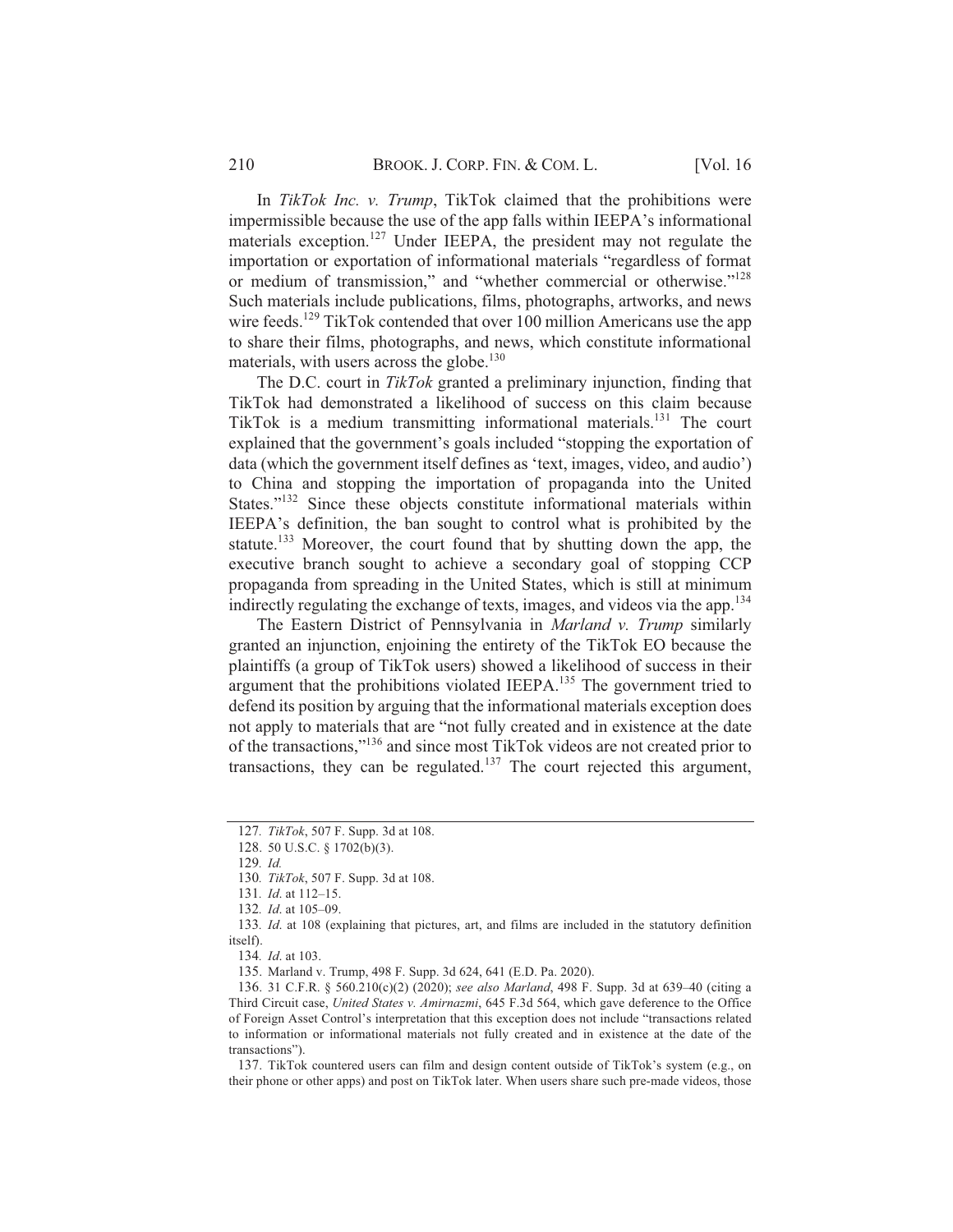reasoning that Congress's purpose in creating this exception was to "facilitat<sup>[e]</sup> transactions and activities incident to the flow of informational materials," so as to ensure the "robust exchange of informational materials."<sup>138</sup> The focus should not be on whether those materials existed prior to the transactions, but why Congress chose to protect such activities.<sup>139</sup> Since the prohibitions would have the effect of shutting down a platform used by 100 million individuals<sup>140</sup> as a means to exchange information, the EO presented a threat to the "robust exchange of informational materials" and therefore fell under the informational materials exception.<sup>141</sup>

### 3. The Personal Communications Exception

In addition to the informational materials limitation, IEEPA prohibits the president from regulating personal communications that do not involve a transfer of anything of value.<sup>142</sup> While some transactions of the two apps have economic value, the apps' users argued that many videos, comments, and private messages on the two apps are merely communications with no economic value.<sup>143</sup> In TikTok, the government countered that regardless of their value to the creators, these communications eventually benefit TikTok as a platform and thus should not be exempt from regulation.<sup>144</sup> However, the court found that every communications service provider gets some value from a user's presence on its platform.<sup>145</sup> The value of a social media app relies heavily on the users' presence on its network, which attracts more people to the site, expanding the userbase. The court reasoned that the government's broad interpretation would make all communications services fall under this category, which essentially renders the entire personal communications exception meaningless.<sup>146</sup> This was not likely Congress's intent when it inserted this limitation.<sup>147</sup> Thus, the phrase "anything of value" should refer to the transfer of value "between participants in a personal communication itself,"<sup>148</sup> such as when a TikTok user sends a gift to a TikTok

videos are arguably "fully created and in existence" before they reach TikTok's platform. Marland, 498 F. Supp. 3d at 639; Tiktok, 490 F. Supp. 3d at 82 n.2.

<sup>138.</sup> Marland, 498 F. Supp. 3d at 640 (quoting Amirnazmi, 645 F.3d at 586-87).

<sup>139.</sup> Id.

<sup>140.</sup> Id. at 640–41 (noting that TikTok is used by over 100 million individuals in the United States, and at least 50 million of these U.S. users use the app daily).

<sup>141.</sup> Id.

<sup>142. 50</sup> U.S.C. § 1702(b)(1).

<sup>143.</sup> TikTok Inc. v. Trump, 507 F. Supp. 3d 92, 107 (D.D.C. 2020), appeal dismissed sub nom. TikTok Inc. v. Biden, No. 20-5381, 2021 WL 3082803 (D.C. Cir. July 14, 2021); see also Amended Complaint for Declaratory and Injunctive Relief at 31, U.S. WeChat Users All. v. Trump, 488 F. Supp. 3d 912 (N.D. Cal. 2020) (claiming that plaintiffs use WeChat for personal communications that do not involve a transfer of anything of value).

<sup>144.</sup> TikTok, 507 F. Supp. 3d at 107.

<sup>145.</sup> Id. at 107-08.

<sup>146.</sup>  $Id$  at 108.

 $147.$  *Id.* 

<sup>148.</sup> Id.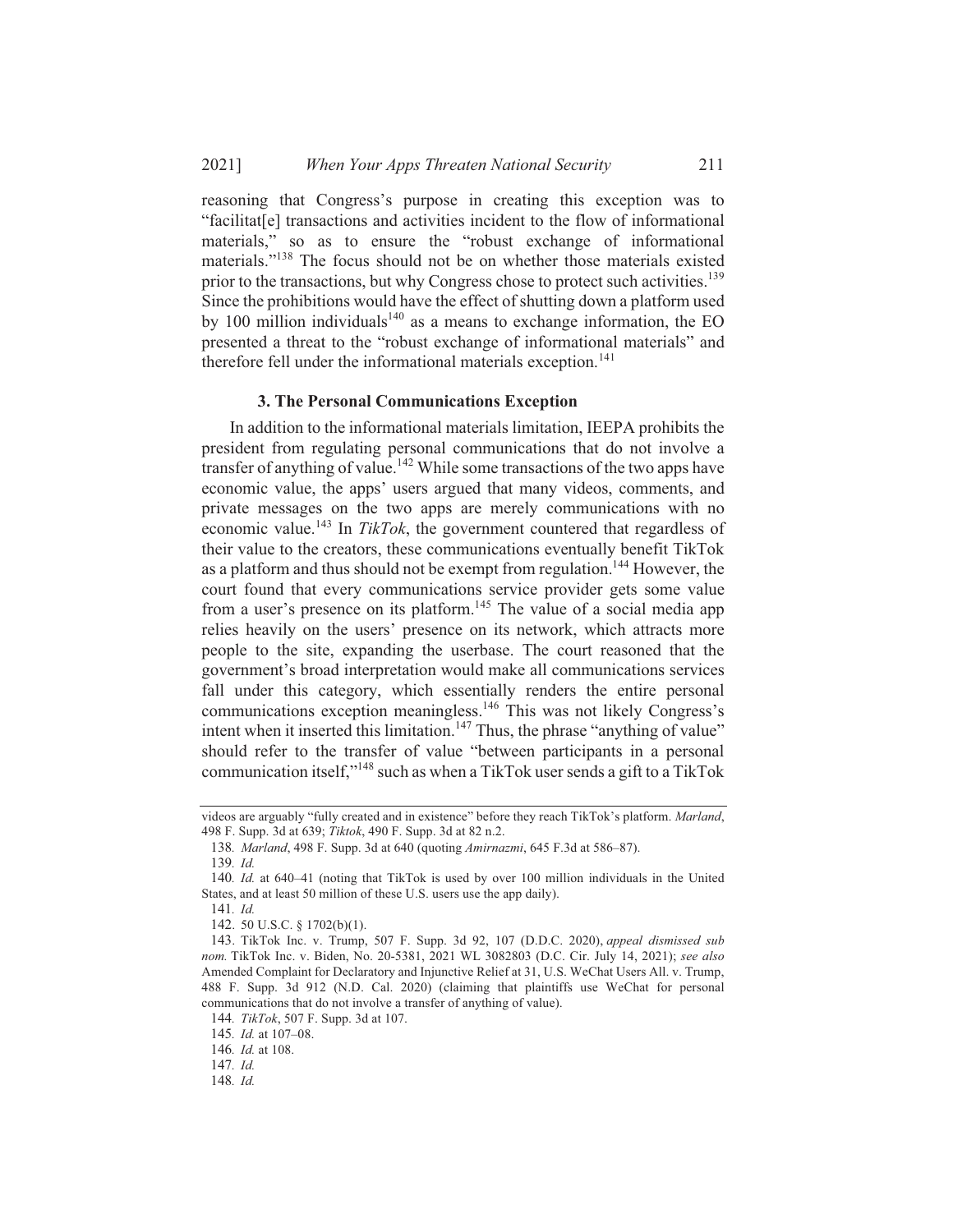star during a live stream. However, the gifting function is not available to those who are under 18 years old,<sup>149</sup> and not all TikTok users send gifts when they watch a TikTok live stream. Since not all communications on TikTok involve a transfer of value between the participants, the TikTok EO was enjoined. $150$ 

On the other hand, unlike in TikTok, the Northern District of California in U.S. WeChat Users All v. Trump reasoned that even if the app were to be removed from app stores, current users could keep using it to communicate with others, so the WeChat EO hardly restricted personal communications.<sup>151</sup> However, this view fails to consider that if the EOs had been effective and the apps had been removed by September 2020, those who did not install the apps would no longer have access to the apps.<sup>152</sup> Current users would not be able to update their apps, which could exacerbate the security risks to users.<sup>153</sup> Eventually, users might not be able to use any new functions or the app entirely in the near future.<sup>154</sup> In this sense, the administration still regulates, at least indirectly, personal communications involving nothing of economic value.

### **B. ECONOMIC IMPLICATIONS OF THE TIKTOK-WECHAT BAN**

In addition to the legal problems, the TikTok-WeChat ban has created significant economic costs. One obvious impact is on the apps' parent companies. On August 14, 2020, the Trump administration issued a subsequent order mandating that ByteDance either sell or spin off its U.S. business within a limited timeframe.<sup>155</sup> Unlike Grindr, which was reportedly granted more than one year to complete its divestment,<sup>156</sup> TikTok was only

<sup>149.</sup> Live Gifting, TIKTOK, https://www.tiktok.com/creators/creator-portal/en-us/getting-paid-to -create/live-gifting/ (last visited Oct. 31, 2021).

<sup>150.</sup> TikTok, 507 F. Supp. 3d at 108.

<sup>151.</sup> U.S. WeChat Users All. v. Trump, 488 F. Supp. 3d 912, 926–28 (N.D. Cal. 2020) (granting the WeChat Users Alliance's injunctive relief on First Amendment grounds but finding that the personal communication challenge was unlikely to succeed because the record and arguments did not show that the elimination of support for the app, like upgrades and throttling internet services, prohibited personal communications).

<sup>152.</sup> See TikTok, 507 F. Supp. 3d 92, 106.

<sup>153.</sup> In a subsequent order denying the government's motion to stay, the court mentioned an expert opinion noting that "[b]anning WeChat downloads is dangerous because it increases security risks to users: software needs updates to fix bugs, and if bugs are not fixed, WeChat users' devices and data are subject to attack." U.S. WeChat Users All. v. Trump, No. 20-CV-05910-LB, 2020 WL 6891820, at \*5 (N.D. Cal. Nov. 24, 2020).

<sup>154.</sup> TikTok, 507 F. Supp. 3d 92, 109-22 (explaining that the TikTok EO and the prohibitions will have the intended effect of stopping U.S. users from communicating on TikTok since the ultimate purpose of those prohibitions is to protect national security by preventing China from accessing data on TikTok).

<sup>155.</sup> Presidential Order Regarding the Acquisition of Musical.ly by ByteDance Ltd., 85 Fed. Reg. 51,297 (Aug. 14, 2020) (mandating ByteDance to divest within 90 days of the order).

<sup>156.</sup> See Peters, supra note 71 (noting that CFIUS reportedly informed Kunlun of the national security risk in March 2019 and set a deadline to sell Grindr by June 2020).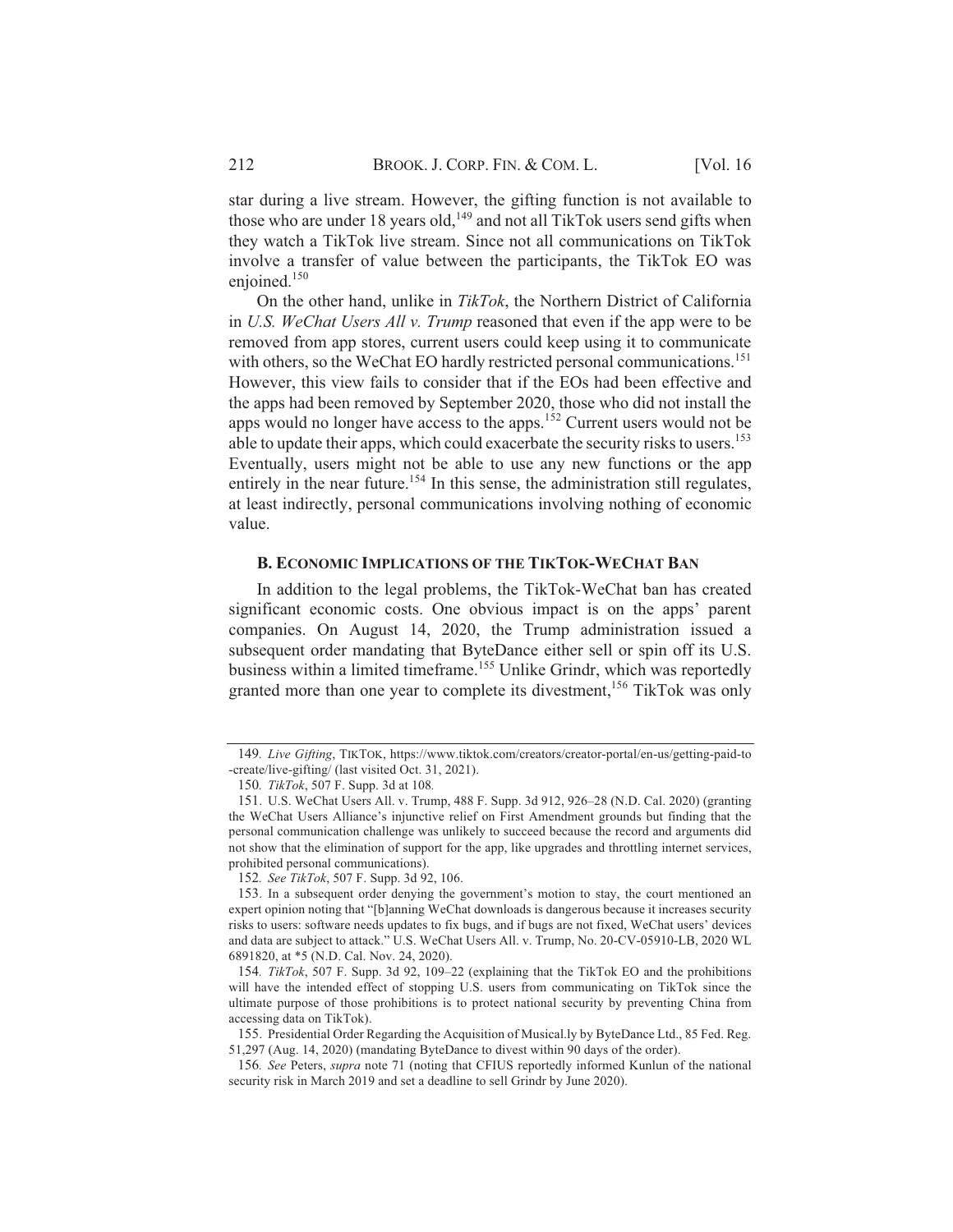given 112 days in total to finalize a deal.<sup>157</sup> While TikTok located Oracle and Wal-Mart as its potential buyers,<sup>158</sup> this was a rather limited timeframe for a big company like TikTok to adequately evaluate its options, finalize the terms, and get approval from the government.<sup>159</sup>

Even if the government had officially greenlit TikTok's deal with Oracle, the rushed deadline and wide media coverage of the TikTok ban still negatively affected TikTok's stakeholders and certain businesses associated with ByteDance. For example, the stock of a cloud services provider, Fastly, plunged  $37\%$  after the August  $6<sup>th</sup>$  EO because ByteDance had been its largest customer.<sup>160</sup> Moreover, the ban could have caused several TikTok creators to lose their influence and affected their livelihood, as the uncertainty of the app's future drove some fans to other platforms and social media users often do not return to the platforms they abandon.<sup>161</sup>

Further, businesses that use WeChat as a communication tool might also have been negatively impacted. For instance, many Chinese restaurants in the United States use WeChat to advertise and communicate with their customers—most of them are of Chinese descent.<sup>162</sup> Since 2020, restaurants

<sup>157.</sup> The original order specified a 90-day period to complete the divestment, but the government granted TikTok's request to extend the deadline to November 27, 2020, and again to December 4, 2020, to finalize the deal. See TikTok, 507 F. Supp. 3d 92, 101.

<sup>158.</sup> Brian Fung, Trump Says He Has Approved a Deal for Purchase of TikTok, CNN (Sept. 21, 2020), https://edition.cnn.com/2020/09/19/tech/donald-trump-tiktok-deal-approval/index.html.

<sup>159.</sup> Dave Simpson, TikTok Asks DC Circuit to Block Trump's Divestment Order, LAW360 (Nov. 10, 2020), https://www.law360.com/articles/1327990/tiktok-asks-dc-circuit-to-block-trump-sdivestment-order (mentioning ByteDance's request for extension to have more time to negotiate the final terms of a mitigation solution).

<sup>160.</sup> See Lee, supra note 21 ("ByteDance Ltd. pulled most of its TikTok traffic from the network of Fastly Inc., suggesting a crackdown by the Trump administration is forcing the Chinese technology giant to change its operations."); see also Ray, supra note 21 ("Due to the impacts of the uncertain geopolitical environment, usage of Fastly's platform by its . . . largest customer [ByteDance] did not meet expectations, resulting in a corresponding significant reduction in revenue from this customer.").

<sup>161.</sup> See TikTok Inc. v. Trump, 507 F. Supp. 3d 92, 113 (D.D.C. 2020) (pointing out that the uncertainty in TikTok's future availability "has already driven, and will continue to drive, content creators and fans to other platforms"); McKenna Morgan, Tik, Tok, Boom: How the U.S.'s Battle with TikTok Could Affect the Licensing Industry, LICENSE GLOBAL (Sept. 25, 2020), https://www. licenseglobal.com/analysis/tik-tok-boom-how-uss-battle-tiktok-could-affect-licensing-industry.

<sup>162.</sup> Tony Lin, What the Proposed Ban on WeChat Means for NYC Chinese Restaurants, EATER N.Y. (Oct. 26, 2020), https://ny.eater.com/2020/10/26/21528905/wechat-chinese-restaurants-nycbusiness-coronavirus.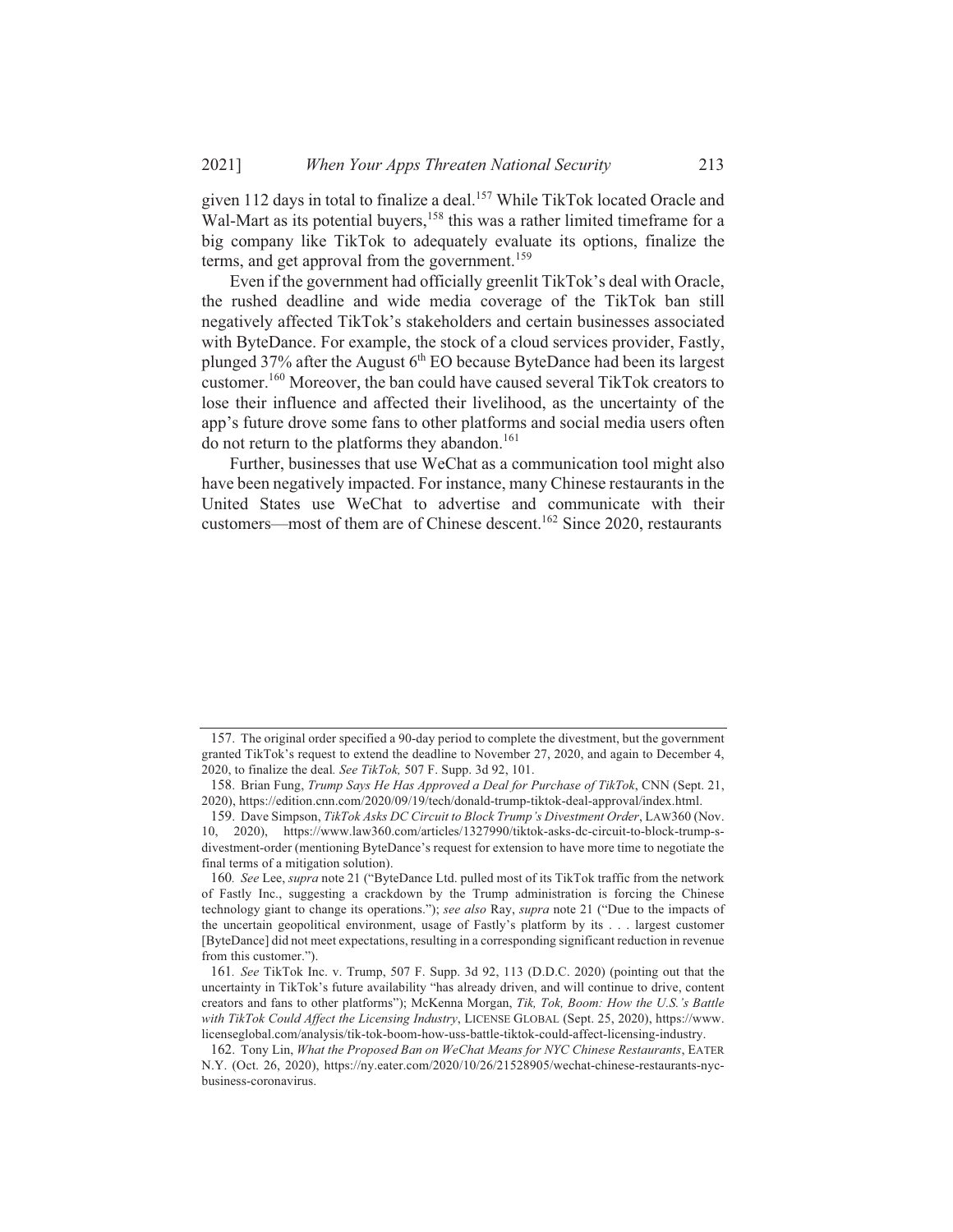have been struggling to survive during the COVID-19 pandemic.<sup>163</sup> WeChat has become a lifeline for them, as people rely more on apps like WeChat to order food and connect with people in the community.<sup>164</sup> Had the ban taken effect, restaurants would have lost their primary communication channel with customers, making it even harder to maintain their businesses.<sup>165</sup> While there might be other alternative apps, many people in Chinese communities still prefer WeChat to other communication apps.<sup>166</sup>

In addition to its direct impact on the stakeholders and users, a total ban on the apps might present obstacles to other U.S. corporations as well. Companies worried that the WeChat ban might undermine their competitiveness worldwide and especially in the Chinese market.<sup>167</sup> WeChat's prominence in Chinese communities is incomparable—it is a multifunctional app that serves for messaging, calling, mobile payment, and even conducting business all in one place.<sup>168</sup> Most importantly, a great majority of people in China use it for mobile payments.<sup>169</sup> Commentators have observed that it would be difficult for American companies to survive in this market without being able to use WeChat payments.<sup>170</sup>

While U.S. officials have claimed that American companies can still conduct business in China regardless of the ban,<sup>171</sup> China warned of its intention to retaliate against the Trump administration by issuing the "Regulations on Unreliable Entity List" (UEL) in September 2020.<sup>172</sup> Through the UEL, if China believes that a foreign entity's action would harm its national interests, the government can issue sanction-style designations

<sup>163.</sup> See, e.g., Nikko Duren, NYC Restaurant Closings, INFATUATION (May 20, 2021), https:// www.theinfatuation.com/new-york/features/nyc-restaurant-closings (providing a running list of all the restaurants in New York City that have closed during the pandemic).

<sup>164.</sup> Lin, supra note 162.

<sup>165.</sup> Id.

<sup>166.</sup>  $Id.$ 

<sup>167.</sup> Jonathan Garber, WeChat ban endangers US businesses in China, FOX BUS. (Sept. 12, 2020), https://www.foxbusiness.com/markets/wechat-poses-looming-threat-for-us-businesses-inchina.

<sup>168.</sup> Kelly and Rauhala, supra note 5.

<sup>169.</sup> Garber, *supra* note 167 (noting that mobile payments made up approximately 83% of all purchases in China in 2018, with about 92% of the business split between WeChat and Alibaba's Alipay).

<sup>170.</sup> Id. (noting if customers could not use the WeChat payment method, companies like Nike would likely lose their business to rivals such as Adidas, which is based in Germany where such a ban does not exist. The WeChat ban might also cause companies domiciled outside the United States whose apps ride on the WeChat system to "stop using the app in fear of secondary sanctions.").

<sup>171.</sup> Jennifer Jacobs et al., Trump Officials Say WeChat Ban Won't Keep Apple out of China, L.A. TIMES (Aug. 21, 2020), https://www.latimes.com/business/technology/story/2020-08-21/ trump-wechat-ban-apple-china.

<sup>172.</sup> China Slams US 'Bullying,' Warns of Action over TikTok, WeChat, AL JAZEERA (Sept. 19, 2020), https://www.aljazeera.com/economy/2020/9/19/china-slams-us-bullying-warns-of-actionover-tiktok-wechat.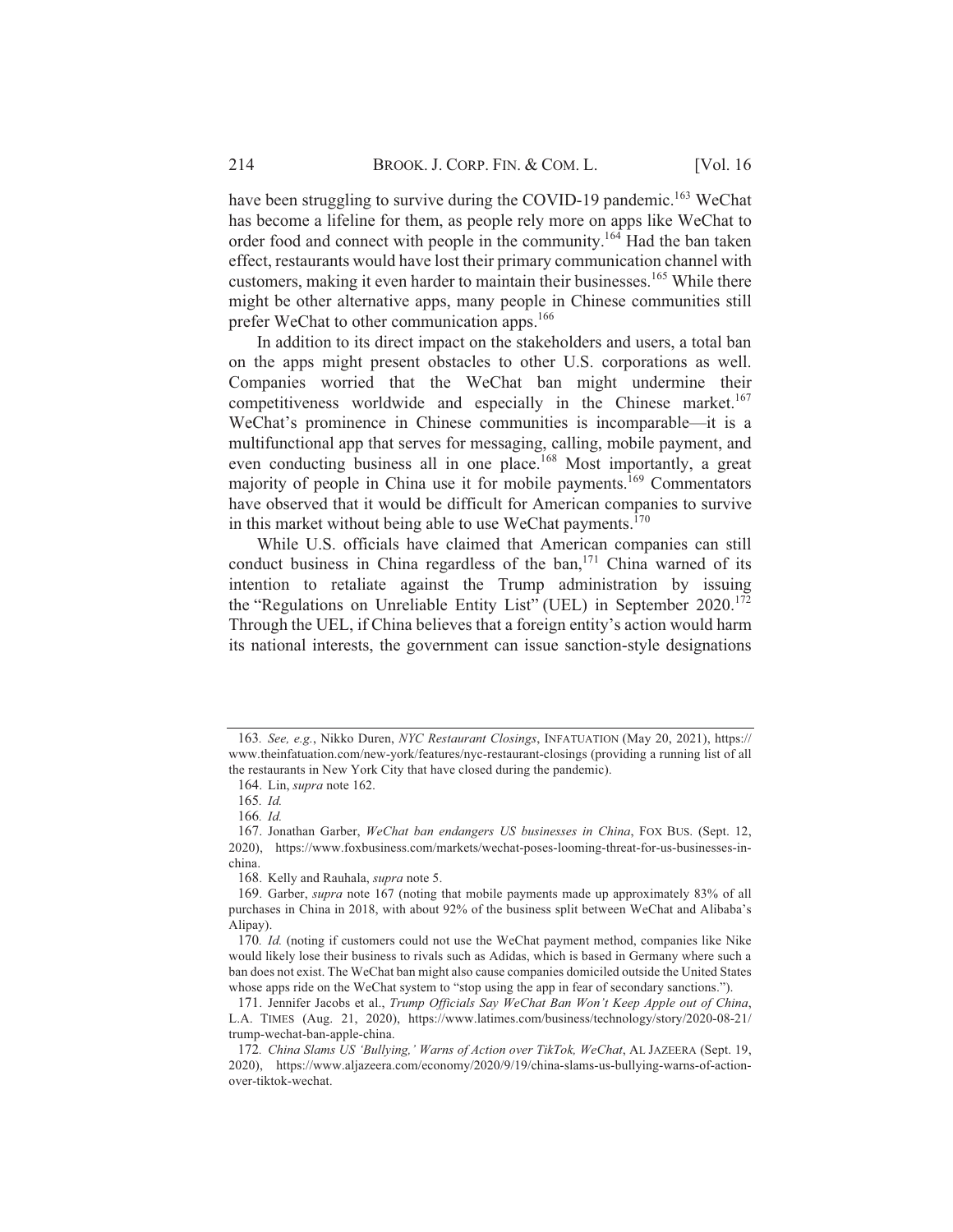against the entity.<sup>173</sup> Although China has not publicly named any entity, reports have found that the measures could be used against certain U.S. companies.<sup>174</sup> From this perspective, the U.S. government's intervention in private business may jeopardize the nation's economy and competitiveness in the global market.<sup>175</sup> In the long run, it is unclear whether the benefits of categorically banning the apps outweigh the costs brought on by this action.

### **III. PROPOSAL: FIRRMA AS A BETTER OPTION AND POSSIBLE REFORMS TO CFIUS FIRRMA**

In light of the foregoing legal and economic problems, the executive branch should consider other options to address the risks posed by TikTok, WeChat, and other software that might arise in the future. A total ban of the services might do more harm than good. The following paragraphs propose that (1) in the existing framework, FIRRMA might be a better route for the U.S. government to deal with an entity whose foreign investment or ownership implicates a threat to national security, and (2) certain reforms to CFIUS's role and FIRRMA's framework might be helpful to better serve the interests of the country and affected parties.

### A. FIRRMA AS A BETTER OPTION

FIRRMA may be a better option for several reasons. First, contrary to IEEPA's statutory limitations, FIRRMA provides clearer legal grounds for the executive to act upon a foreign entity involving a U.S. business that collects sensitive personal data that may be exploited in a manner that impairs national security.  $176$  As discussed earlier, the government has used this legal authority to regulate online platforms and software like Grindr, PatientsLikeMe, and StayNTouch that similarly implicated national security concerns. $177$ 

One may argue that unlike Grindr's user data involving sexual orientation and HIV status, the data collected by TikTok and WeChat is not necessarily sensitive and thus does not fall within FIRRMA's purview.

<sup>173.</sup> Michael Zhang and Reid Whitten, Certainties and Uncertainties Under China's New Unreliable Entity List, SHEPPARD MULLIN (Sept. 22, 2020), https://www.chinalawupdate.cn/2020/ 09/articles/global-trade/chinas-new-uel-unreliable-entity-list/.

<sup>174.</sup> AL JAZEERA, *supra* note 172 (noting that while China did not mention any specific entities, state-run tabloid Global Times reported the measures would target U.S. companies such as Apple, Cisco, and Qualcomm, while suspending purchases of Boeing airplanes).

<sup>175.</sup> McKinnon & Wei, supra note 18; Straub, supra note 22.

<sup>176. 50</sup> U.S.C. § 4565(a)(4)(B)(iii)(III) (2012) (defining a covered transaction to include any investment "by a foreign person in any unaffiliated United States business that ... maintains or collects sensitive personal data of United States citizens that may be exploited in a manner that threatens national security").

<sup>177.</sup> See supra notes 70–76 and accompanying text.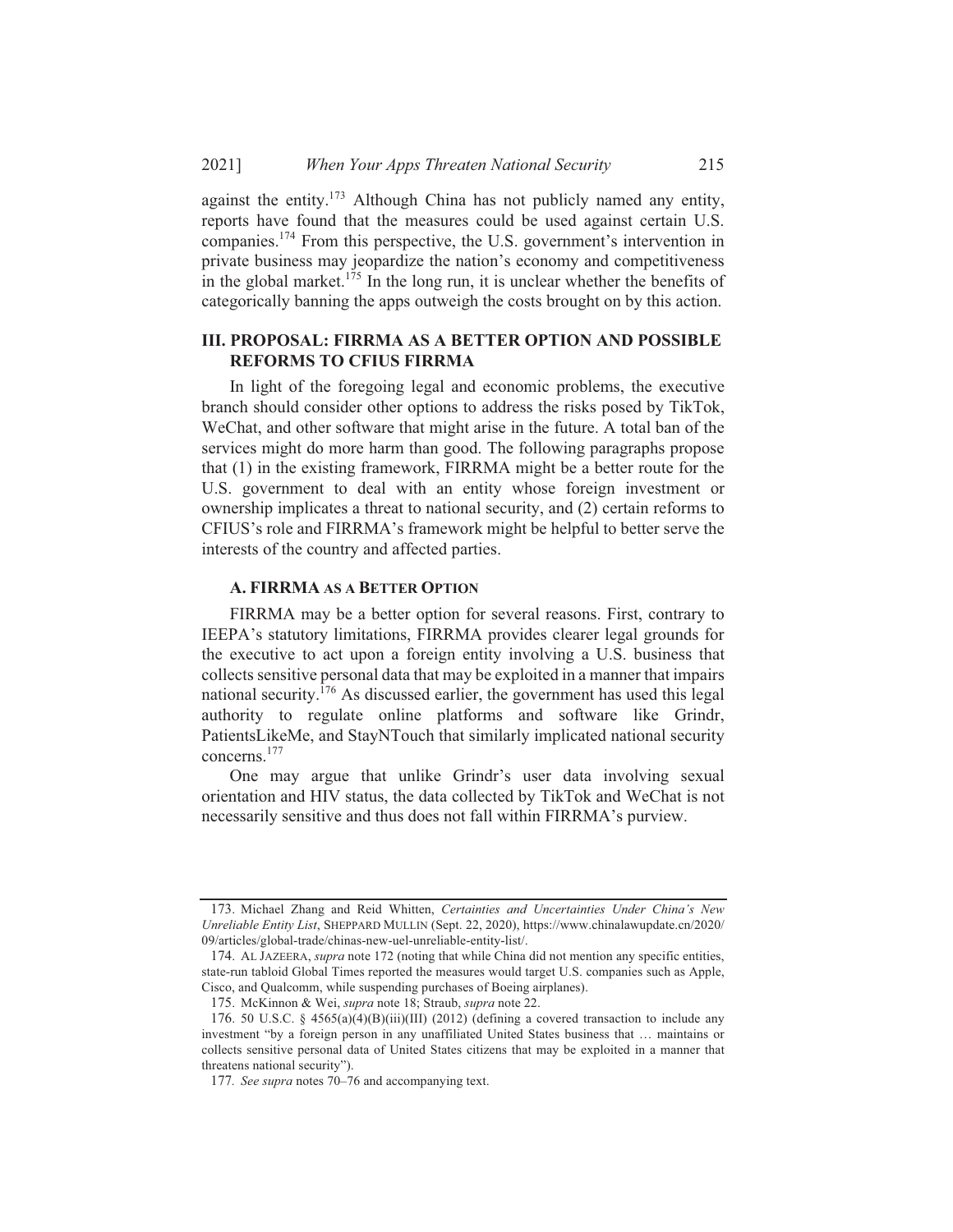However, FIRRMA's subsequent implementing regulations define "sensitive" personal data" to include ten categories of identifiable data<sup>178</sup> maintained or collected by a U.S. business that (i) "targets" to certain populations, such as U.S. military members and employees of certain federal agencies, (ii) "collects or maintains" such data on at least one million individuals, or (iii) has a "demonstrated business objective to maintain or collect" such data on more than one million individuals as part of its primary products or services.<sup>179</sup> The categories of data include financial data; health information; biometrics; "geolocation data collected using positioning systems, cell phone towers, or WiFi access points"; and "non-public electronic communications, including email, messaging, or chat communications," among other things.<sup>180</sup>

Based on this list, some of the data collected by the two apps could be deemed sensitive data. The data TikTok collects from its millions of users include payment information, location data, biometric identifiers, and messages, comments, and videos transmitted on the platform.<sup>181</sup> Under the regulation's definition, if these data elements are not encrypted or are capable of being used to distinguish or trace an individual's identity, <sup>182</sup> they would qualify as identifiable data and meet the criteria of sensitive personal data.<sup>183</sup> WeChat users also provide location data, chat communications, and even payment information to the app provider.<sup>184</sup> Accordingly, the data collected by the two apps arguably falls within the broad category of sensitive personal data. Unless the federal government enacts a data privacy law that specifically deals with this issue, currently the apps are likely within CFIUS's purview under FIRRMA.

<sup>178. 31</sup> C.F.R. § 800.226 (2020) ("The term identifiable data means data that can be used to distinguish or trace an individual's identity, including through the use of any personal identifier .. . Identifiable data does not include encrypted data, unless the U.S. business that maintains or collects the encrypted data has the means to de-encrypt the data so as to distinguish or trace an individual's identity.").

<sup>179. 31</sup> C.F.R. § 800.241(a)(1) (2020).

<sup>180.</sup> Id.

<sup>181.</sup> Privacy Policy, TIKTOK (June 2, 2021), https://www.tiktok.com/legal/privacy-policy-us? lang=en (describing that TikTok collects messages sent through their platform, geolocation information based on their users' SIM cards, IP addresses and even GPS, and biometric identifiers such as faceprints or voiceprints; users may also provide payment information such as credit card numbers to TikTok).

<sup>182.</sup> Id. (claiming to protect user data by encryption but does not "guarantee the security of [users'] information transmitted via the Platform" and thus users bear the risk of any transmission).

<sup>183.</sup> See 31 C.F.R. § 800.241(a)(1)(2020); see also 31 C.F.R. § 800.241(c)(1)(giving an example that when a corporation collects geolocation data for marketing purposes of greater than one million individuals, it meets the criteria of this section).

<sup>184.</sup> See Privacy Policy, WECHAT (Aug. 19, 2021), https://www.wechat.com/en/privacy policy .html (listing data collected by WeChat including payment card information, location information derived from users' GPS, WiFi, and IP address, as well as chat messages—but the latter will be deleted permanently from WeChat's server within 3 hours of delivery to the recipient).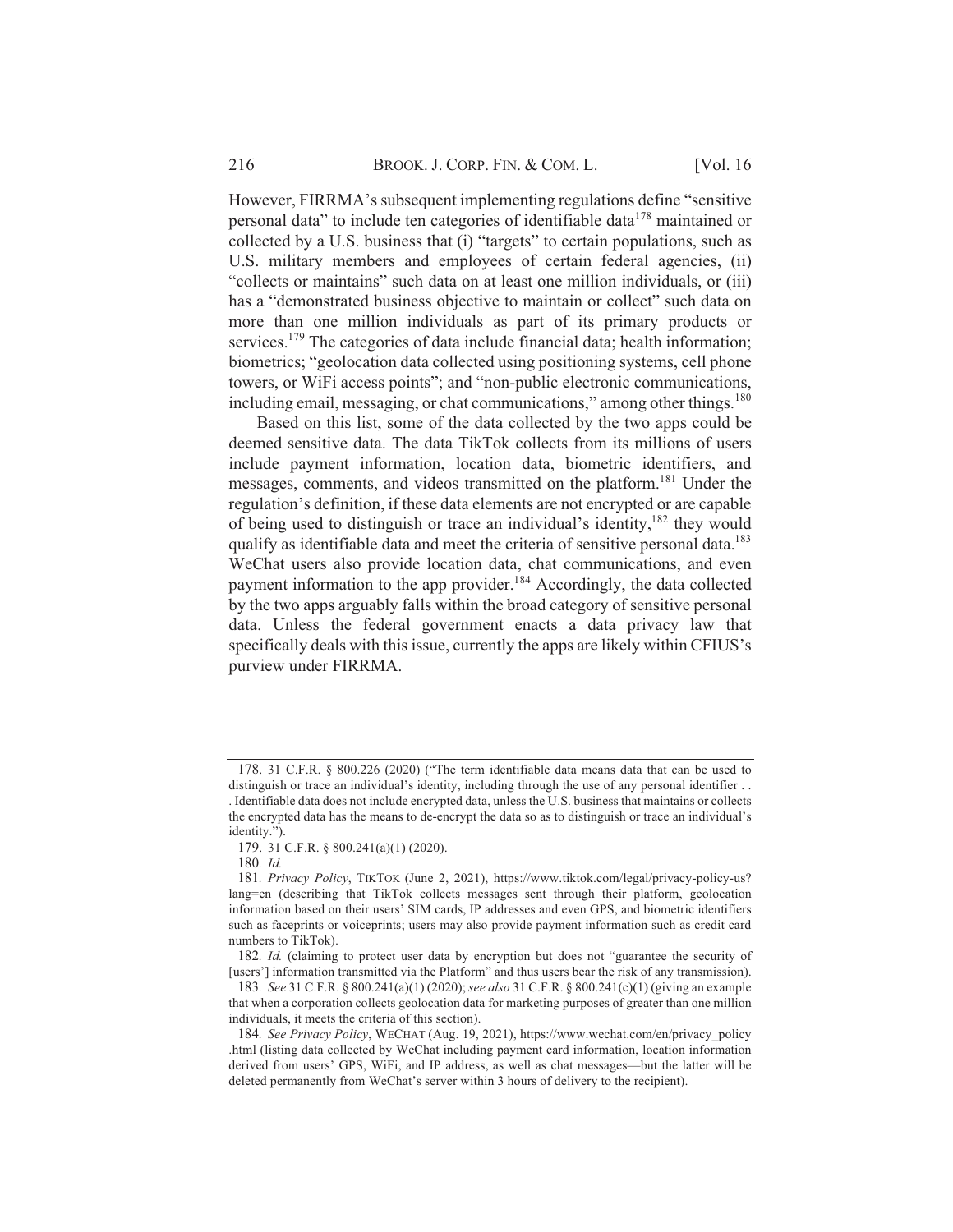#### 20211 When Your Apps Threaten National Security 217

Second, even if the apps pose a threat that warrants government intervention, as opposed to a total ban, a divestiture will likely cause less harm and better serve the country's interests. The companies can negotiate a deal more quietly without too much public attention, which may better protect their stakeholders. In addition, the government in the past has not used FIRRMA to outright ban a service, especially after the transaction has been completed—it has either blocked the transaction before it occurred<sup>185</sup> or advised the owners to divest to enable the continued operations of the services.<sup>186</sup> While the statute authorizes the president to prohibit a transaction, it does not mention whether the government can prohibit the use of an existing service.<sup>187</sup> Similar to Grindr, PatientsLikeMe, and StayNTouch, the two apps TikTok and WeChat have been operating in this country before the government attempted to ban the apps. Unless the continued use of these two platforms posed greater risks than Grindr and the like, it appears that the Trump administration could have allowed the apps' operation in the country while communicating with their owners about risk mitigation measures.

Invoking IEEPA to categorically ban the apps does not necessarily serve the government's purpose either. The government's subsequent actions suggest that the U.S. administration was not entirely determined to force TikTok to cease operations in this country. On August 14, 2020, the executive branch provided an option for ByteDance to divest, which would allow TikTok's continued operations in the United States.<sup>188</sup> President Trump even gave his

<sup>185.</sup> See, e.g., Presidential Order Regarding the Proposed Acquisition of a Controlling Interest in Aixtron SE by Grand Chip Investment GmbH, 81 Fed. Reg. 88,607 (Dec. 2, 2016) (prohibiting Chinese investors' acquisition of Aixtron SE, a U.S semiconductor manufacturer, prior to the consummation of the transaction); Presidential Order Regarding the Proposed Acquisition of Lattice Semiconductor Corporation by China Venture Capital Fund Corporation Limited, 82 Fed. Reg. 43,665 (Sept. 13, 2017) (blocking the acquisition of Lattice Semiconductor by Chinese-controlled investor Canyon Bridge before the transaction).

<sup>186.</sup> See, e.g., Farr & Levy, supra note 74 (describing that the Chinese owner divested from PatientsLikeMe but the platform was not said to be banned in the United States); Wang, supra note 70 (mentioning a few risk mitigation measures adopted by Kunlun and that no records showed Grindr was ever banned in the United States).

<sup>187.</sup> See generally 50 U.S.C. § 4565 (2012). FIRRMA also explicitly provides that the president may prohibit or suspend a transaction only when no law other than IEEPA or FIRRMA provides adequate and appropriate authority for the president to protect national security. 50 U.S.C. §  $4565(d)$ .

<sup>188.</sup> Presidential Order Regarding the Acquisition of Musical.ly by ByteDance Ltd., 85 Fed. Reg. 51,297 (Aug. 14, 2020). This is the only EO that has not been revoked by the Biden Administration as of October 2021. See Chris Mills Rodrigo, Rubio reiterates calls for Tik Tok ban after China's reported ownership stake, THE HILL (Aug. 17, 2021), https://thehill.com/policy/568269-rubioreiterates-calls-for-tik-tok-ban-after-chinas-reported-ownership-stake?rl=1.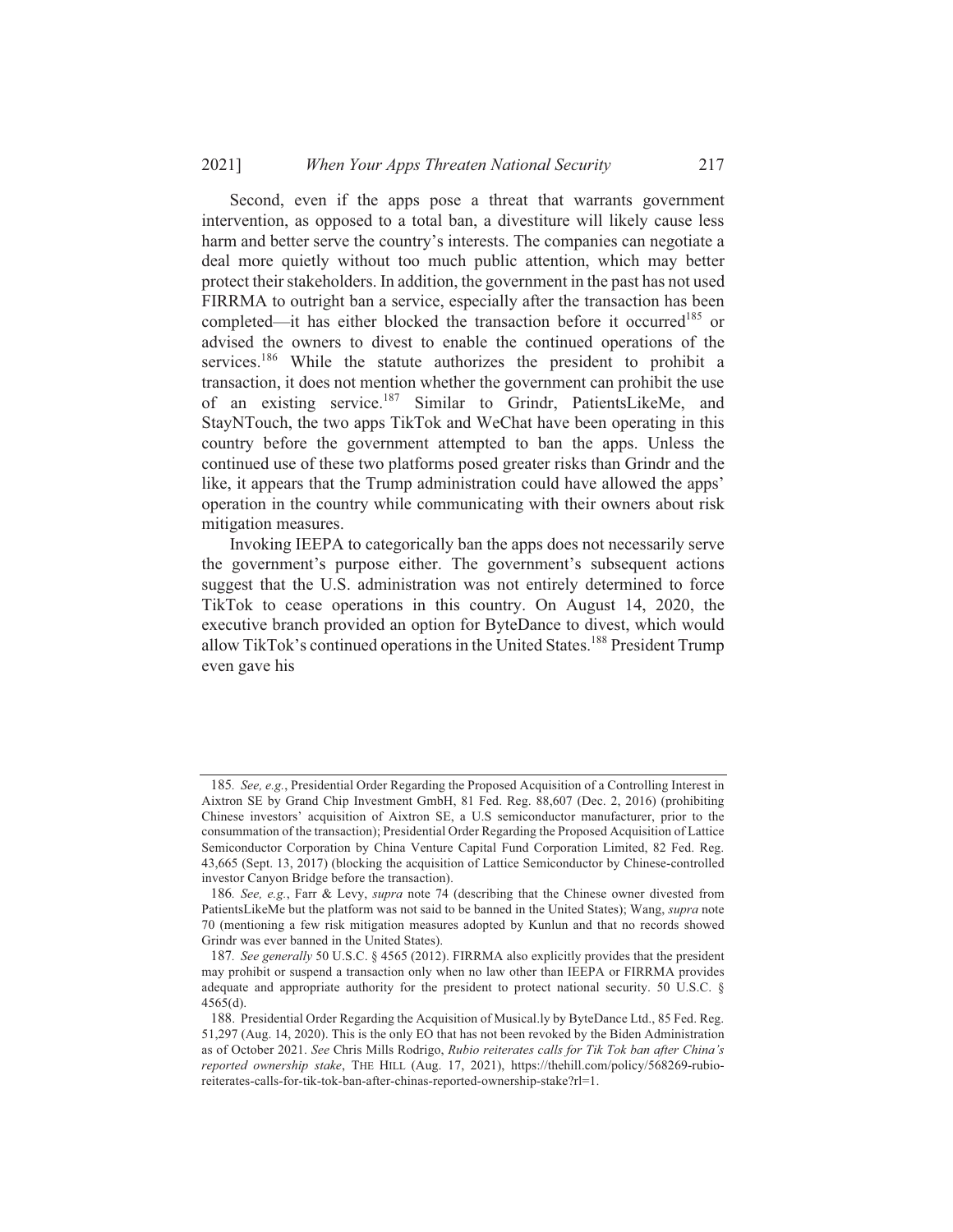blessing to Oracle's deal, <sup>189</sup> and the government extended the deadline twice for TikTok to finalize the deal.<sup>190</sup> On November 17, 2020, after the TikTok and *Marland* courts each granted an injunction, the Commerce Department announced that the ban pursuant to the TikTok EO on August 6, 2020 would not go into effect.<sup>191</sup> On June 9, 2021, President Biden announced a new EO, officially lifting the bans by revoking the WeChat and TikTok EOs and urging the federal government to "evaluate these threats through rigorous, evidence-based analysis."<sup>192</sup> The order further directed the Commerce Secretary to develop recommendations for how to protect Americans' sensitive personal data against foreign-adversary controlled systems.<sup>193</sup> While it is possible that CFIUS may still act against TikTok after reevaluation, especially given the Chinese government's reported stake in ByteDance revealed in August  $2021$ ,<sup>194</sup>, the government's earlier actions suggest that a total ban was not needed in the first place when the risks were rather less imminent and yet to be fully evaluated. Therefore, instead of invoking IEEPA's emergency authority to ban the apps, the executive could have used other means such as FIRRMA to protect the nation in a less harmful and less costly manner.

### **B. POSSIBLE FUTURE REFORMS TO CFIUS AND FIRRMA**

Although FIRRMA may better serve the parties' interests, it still has certain problems. As mentioned earlier, prior to the EO in August 2020, TikTok was already under CFIUS's review.<sup>195</sup> According to TikTok's complaint, CFIUS contacted ByteDance in 2019 about a possibility of reviewing ByteDance's acquisition of Musical.ly and initiated a formal review on June 15, 2020.<sup>196</sup> On July 30, the eve of its forty-five-day deadline,

<sup>189.</sup> See Debanjali Bose, Oracle has struck a deal with TikTok to control its US operation. Take a look inside Trump's close relationship with Oracle cofounder, Larry Ellison, BUS. INSIDER (Sept.  $2020$ https://www.businessinsider.com/look-inside-president-trump-and-larry-ellisonsrelationship-2020-8 (describing that President Trump said Oracle would certainly be a company that could handle TikTok's takeover and portraying Trump's close relationship with Oracle cofounder, Larry Ellison).

<sup>190.</sup> The original order specified a 90-day period, but the government extended the deadline to November 27, 2020, and again to December 4, 2020. TikTok Inc. v. Trump, 507 F. Supp. 3d 92, 101 (D.D.C. 2020).

<sup>191.</sup> Notice of Preliminary Injunction Order, 85 Fed. Reg. 73,191 (Oct. 30, 2020) (informing the public of a preliminary injunction ordered by the court, preventing the Department of Commerce's implementation of the prohibitions).

<sup>192.</sup> Exec. Order No. 14,034, 86 Fed. Reg. 31,423 (June 9, 2021) (revoking three EOs: the TikTok and WeChat EOs issued on August 6, 2020, and the EO issued on January 5, 2021 that was meant to ban other Chinese apps).

<sup>193.</sup> Id; Chan, supra note 68.

<sup>194.</sup> Rodrigo, *supra* note 188 (reporting that ByteDance sold a 1% stake to a company owned by the Chinese government in April 2021, so a Congressman urged the Biden administration to renew the TikTok ban).

<sup>195.</sup> See TikTok Complaint, supra note 17, at 15.

<sup>196.</sup> Id.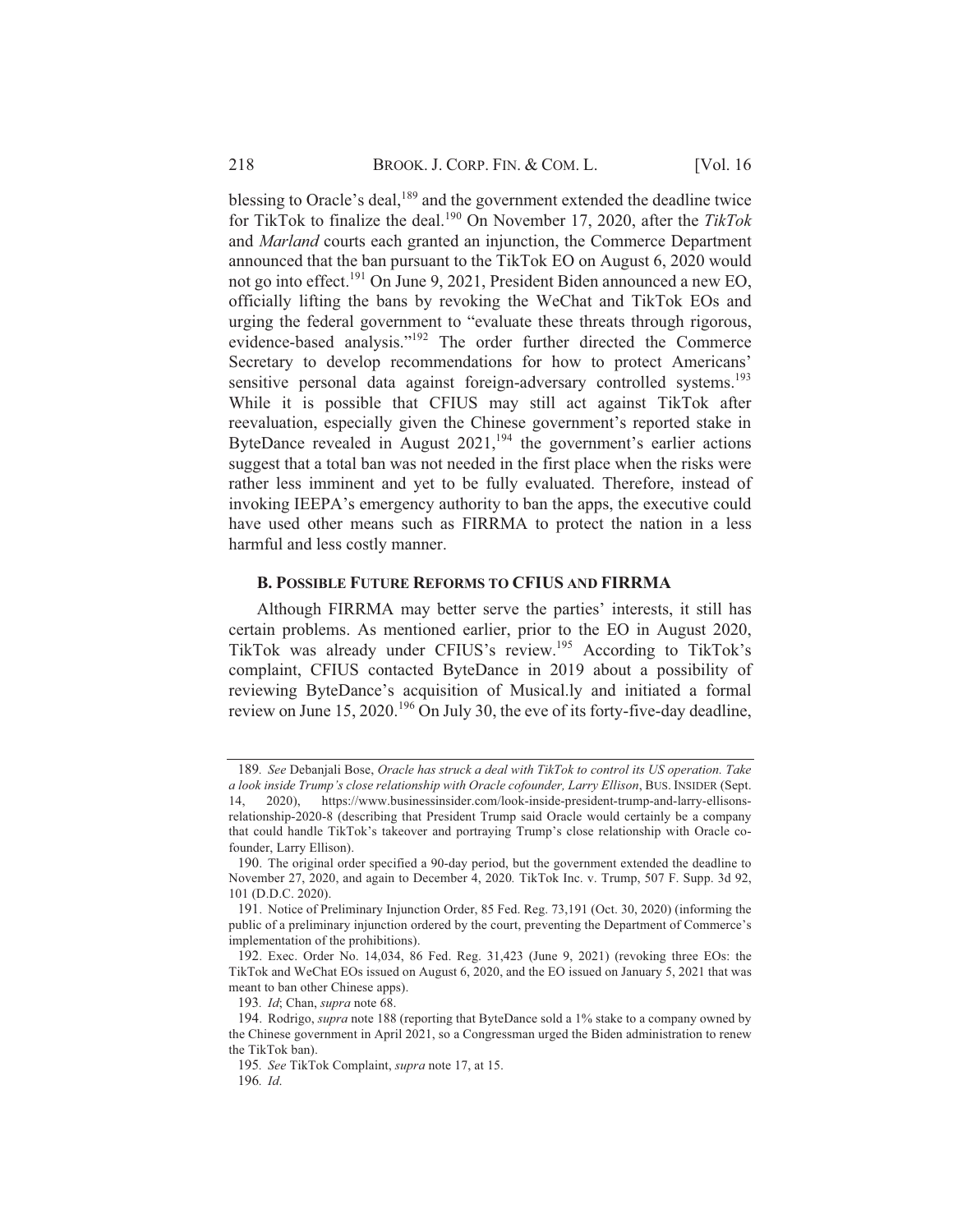CFIUS informed TikTok that it would have to divest because CFIUS had "identified national security risks arising from the [t] ransaction and that it has not identified mitigation measures that would address those risks."<sup>197</sup>

Although ByteDance claimed that it had provided voluminous information to assure CFIUS that U.S. user data was safeguarded, ByteDance said that CFIUS never explained why those safety measures were inadequate.<sup>198</sup> ByteDance stated that it also proposed various mitigation plans, including "spinning out TikTok's U.S. business to American investors."<sup>199</sup> ByteDance then notified CFIUS on July 30, 2020, that it had signed a nonbinding letter of intent with Microsoft, stating that Microsoft could serve as a trusted technology partner and acquire TikTok's U.S. business.<sup>200</sup> However, apparently, this proposal was not accepted, as President Trump later issued the EO in August 2020 banning the app.

Since CFIUS does not publicly publish its review process or rationale, it is unclear if or why CFIUS found TikTok's proposals unsatisfactory. Even if CFIUS was not satisfied with ByteDance's deal with Microsoft, given that the Trump administration seemed to support the Oracle deal, the security risk was not entirely immitigable. CFIUS could have communicated what conditions Microsoft, or a new buyer, must satisfy to mitigate that risk. In this way, the parties and the government could have prevented the subsequent ban and lawsuits.

CFIUS's reviewing process can still be improved, and Congress may consider further reforming the committee or adding oversight measures. For instance, it might be helpful to increase transparency and efficiency in the communication process between CFIUS and the parties. In Ralls Corp. v. Comm. on Foreign Inv. in U.S., the D.C. Circuit noted that CFIUS or the president should at least inform the affected parties of its official action and give them access to the "unclassified evidence" that the government relied on.<sup>201</sup> Here, it is unclear whether TikTok was given such unclassified evidence of CFIUS's decision. Since there are no legal requirements to limit which documents can be deemed "classified,"<sup>202</sup> it is quite likely that the government would be unwilling to provide classified information

<sup>197.</sup> Id. at 17.

<sup>198.</sup> Id. at 16.

<sup>199.</sup> Id.

<sup>200.</sup> Id. at 17.

<sup>201.</sup> Importantly, the court also noted that CFIUS or the president need not provide classified information or disclose their thinking on sensitive questions related to national security when reviewing a covered transaction. Ralls Corp. v. Comm. on Foreign Inv. in U.S., 758 F.3d 296, 319-20 (D.C. Cir. 2014).

<sup>202.</sup> Jayden R. Barrington, CFIUS Reform: Fear and FIRRMA, an Inefficient and Insufficient Expansion of Foreign Direct Investment Oversight, 21 TRANSACTIONS: TENN. J. BUS. L. 77, 100  $(2019)$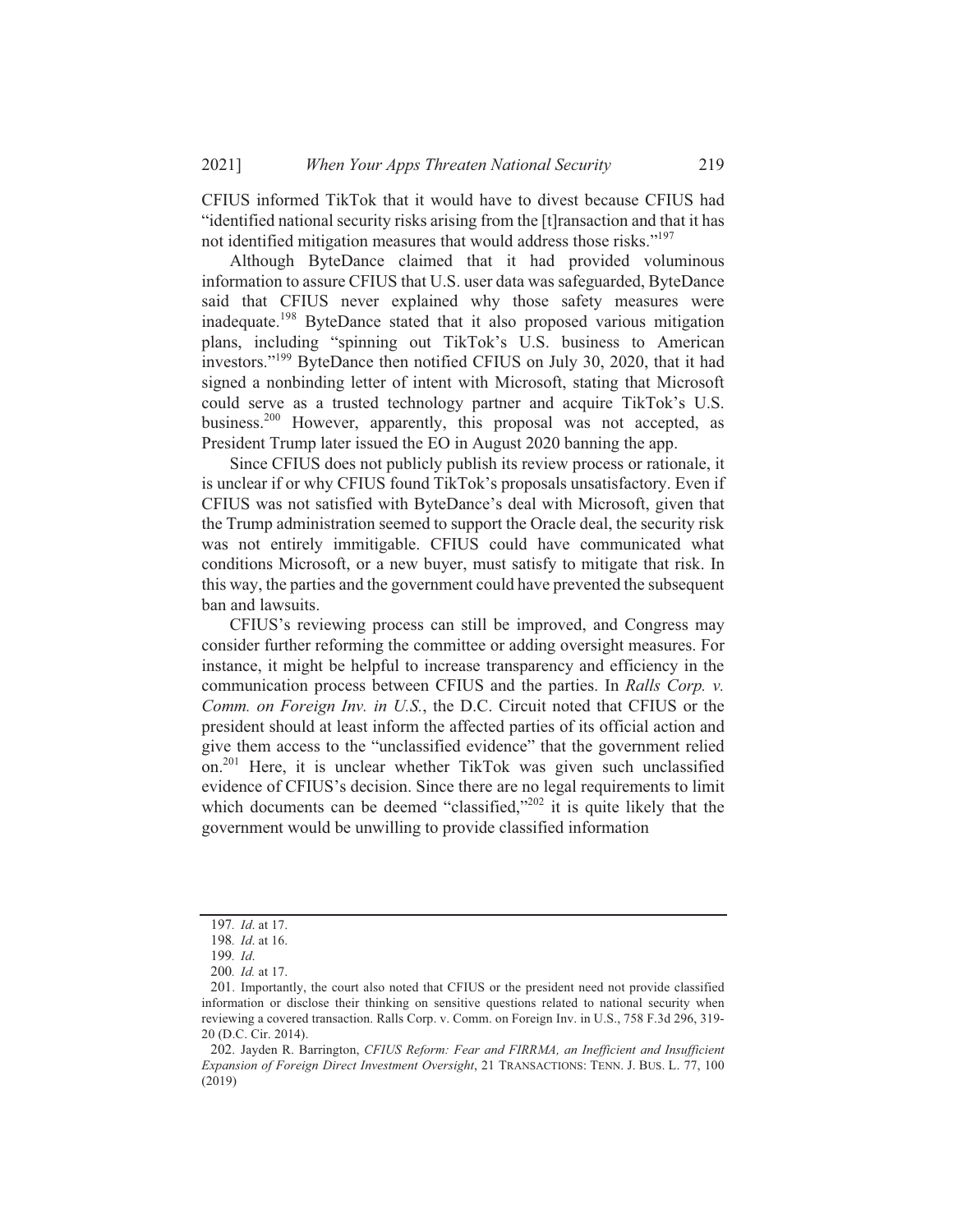especially when it is related to national security. However, if TikTok's description is accurate, ByteDance was already contemplating restructuring its U.S. business, which seems consistent with the government's goal in the divestment EO of August 14, 2020. When the parties had shown efforts to cooperate to serve the country's interest, CFIUS could well have acted in good faith to communicate those risk mitigation measures, rather than failing to respond to TikTok's proposals.<sup>203</sup> The government should consider means to promote CFIUS's efficiency and transparency in this regard.

Another problem that emerged from this case was the inconsistent timeframe afforded by the executive branch. While FIRRMA outlines CFIUS's screening timeline, the statute does not specify a timeframe for parties to respond to the executive's decision. Compared with ByteDance's 112 days, Grindr's former owner was reportedly given more than a year to complete divestiture.<sup>204</sup> Although presidents have ordered a thirty-day timeframe in the past, those were all scenarios where the transactions were blocked before they took place.<sup>205</sup> For a completed transaction, it seems reasonable to provide a longer period for parties to locate a suitable buyer to reduce economic impacts and for CFIUS to make sure the risk is properly mitigated. Thus, the government may consider specifying a standard procedure and timeline for CFIUS's post-review process or taking the time element into consideration when evaluating risk mitigation measures.

Additionally, even if TikTok and WeChat's data may qualify as sensitive personal data under FIRRMA, Congress should consider whether this is the result it intended. Despite the requirements such as "identifiable data" and "one million individuals" that were intended to limit the scope of CFIUS's review, more and more businesses will likely trigger these thresholds.<sup>206</sup> Scholars have observed that many businesses rely on data analysis to better understand customers' behavior patterns and preferences, and a technology startup with data collection as part of its primary services would likely have the business objective of surpassing one million customers,  $207$  which could subject it to CFIUS's review.<sup>208</sup> Moreover, since CFIUS can retroactively

<sup>203.</sup> TikTok Complaint, *supra* note 17, at 16 (noting that "CFIUS . . . effectively terminated formal communications with [ByteDance] well before the conclusion of the initial statutory review period" and that despite ByteDance's proposals to alleviate any national security concerns, CFIUS repeatedly refused to engage with ByteDance about CFIUS's concerns).

<sup>204.</sup> See supra note 156 and accompanying text.

<sup>205.</sup> See, e.g., Presidential Order Regarding the Proposed Acquisition of a Controlling Interest in Aixtron SE by Grand Chip Investment GmbH, 81 Fed. Reg. 88,607 (Dec. 2, 2016) (prohibiting a Chinese-invested company's acquisition of Aixtron SE prior to the consummation of the transaction).

<sup>206.</sup> Heath P. Tarbert, Modernizing CFIUS, 88 GEO. WASH. L. REV. 1477, 1518-19 (2020); see also Barrington, supra note 202, at 114–15 (noting that if an individual's financial data is considered sensitive and personal, then "most end-user service providers and merchants could be subject to CFIUS jurisdiction under FIR[R]MA because they collect individuals' credit card numbers").

<sup>207.</sup> Tarbert, *supra* note 206, at 1519.

<sup>208.</sup> See 31 C.F.R. § 800.241(a)(1) (2020).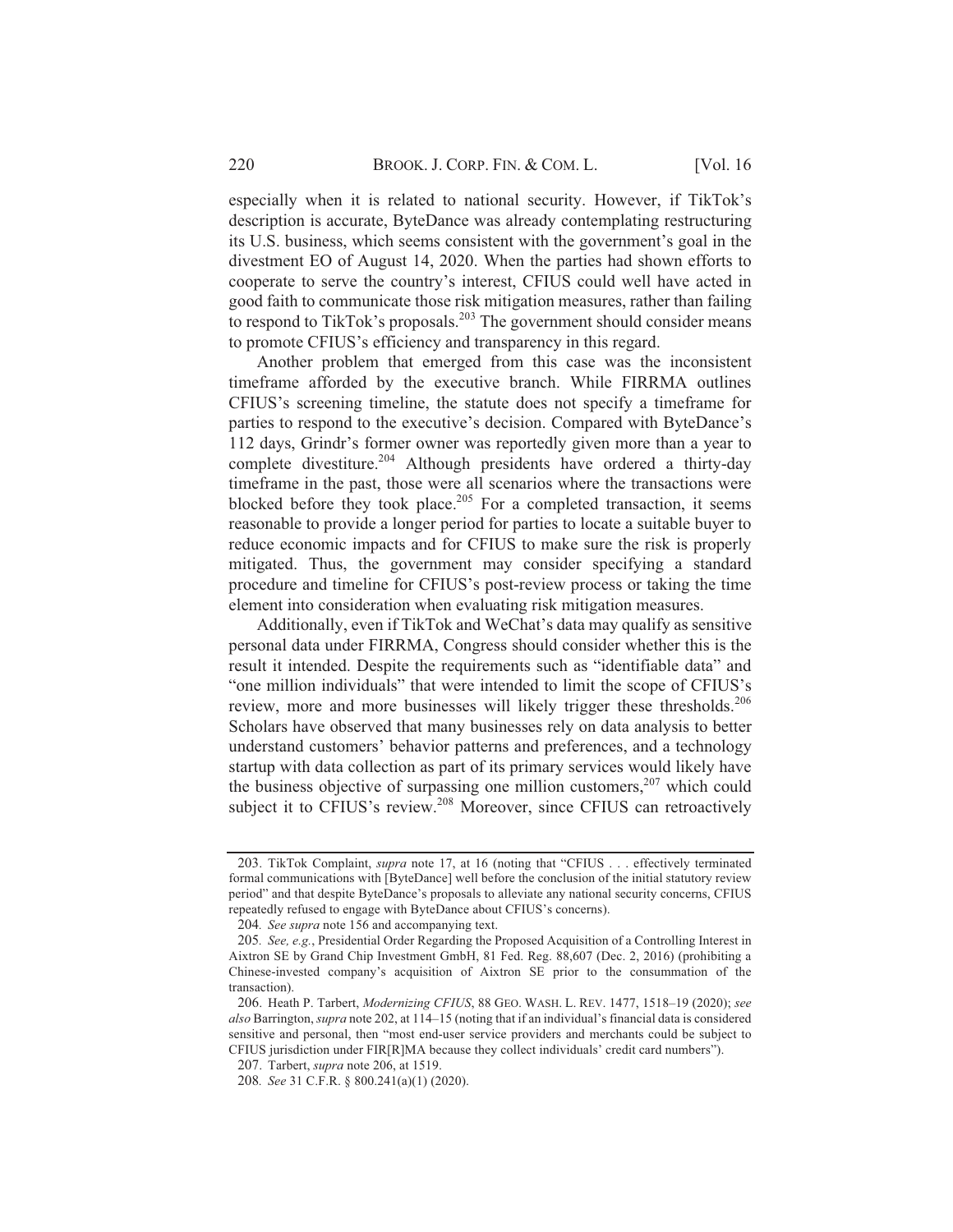review a completed acquisition,<sup>209</sup> this would create uncertainty for a corporation in the ex-ante assessment of whether to submit a declaration and when CFIUS's review might take place. Congress should consider revisiting the definition of sensitive personal data and evaluate whether the criteria still serve as meaningful thresholds to limit the scope of CFIUS's review.

In addition, even though FIRRMA is currently a better solution, CFIUS was not initially designed to tackle the increasingly complex data matters.<sup>210</sup> Given the increase in data privacy issues, asking CFIUS to take care of all data security matters can overburden CFIUS's ability to efficiently identify and mitigate national security issues in other types of foreign transactions.<sup>211</sup> To ensure CFIUS's efficiency and expertise, the legislature should consider finding another avenue—for instance, enacting a comprehensive federal data privacy law and establishing a federal agency focused on data protection to properly address data security concerns.<sup>212</sup> Additionally, as noted in Biden's EO in June 2021, the government should set forth a clear set of criteria to evaluate security implications related to software apps and personal data,<sup>213</sup> both for the service providers' information and for Americans to be better informed of the risks to their data.

Lastly, although IEEPA and FIRRMA both allow the executive branch to address national security concerns posed by foreign entities, the statutes do not explain whether these two statutes can be used interchangeably. Nor does IEEPA mention whether the president can invoke the emergency powers if the risk is immitigable and less urgent. Since the two frameworks have different impacts and were intended to be used differently,<sup>214</sup> Congress may consider revisiting the statutes to clarify the relationship between the two frameworks to avoid potential abuse of executive power.

<sup>209.</sup> See Barrington, *supra* note 202, at 96.

<sup>210.</sup> Id. at 115-16.

<sup>211.</sup> Id. at 111 ("Ultimately, the incomplete structure of data protection law in the United States likely negates the potential benefits of this expansion. . . . The increase in transactions CFIUS would need to review as a result of this provision will likely burden the Committee's ability to efficiently identify national security issues involved in other transactions.").

<sup>212.</sup> See, e.g., Nivedita Sriram, Dating Data: LGBT Dating Apps, Data Privacy, And Data Security, U. ILL. J.L. TECH. & POL'Y 507, 524-28 (2020) (proposing to implement a model like Europe's General Data Protection Regulation (GDPR) and create a federal agency that handles issues related to technological privacy and security because while the Federal Trade Committee has chief authority over privacy issues, it only steps in to protect consumers when a company has already violated its privacy policy. Apparently, "[t]here are clear gaps in federal protections of individual privacy and security rights that need to be addressed in a uniform, proactive, and clear manner").

<sup>213.</sup> Exec. Order No. 14,034, 86 Fed. Reg. 31,423 (2021) (listing potential indicators of risk relating to connected software applications such as: "ownership, control, or management by persons that support a foreign adversary's military, intelligence, or proliferation activities"; and "use of the connected software application to conduct surveillance that enables espionage").

<sup>214.</sup> FIRRMA does not mention the term "national emergency," while IEEPA is meant to address urgent matters. See generally 50 U.S.C. §§1701-1702; 50 U.S.C. § 4565.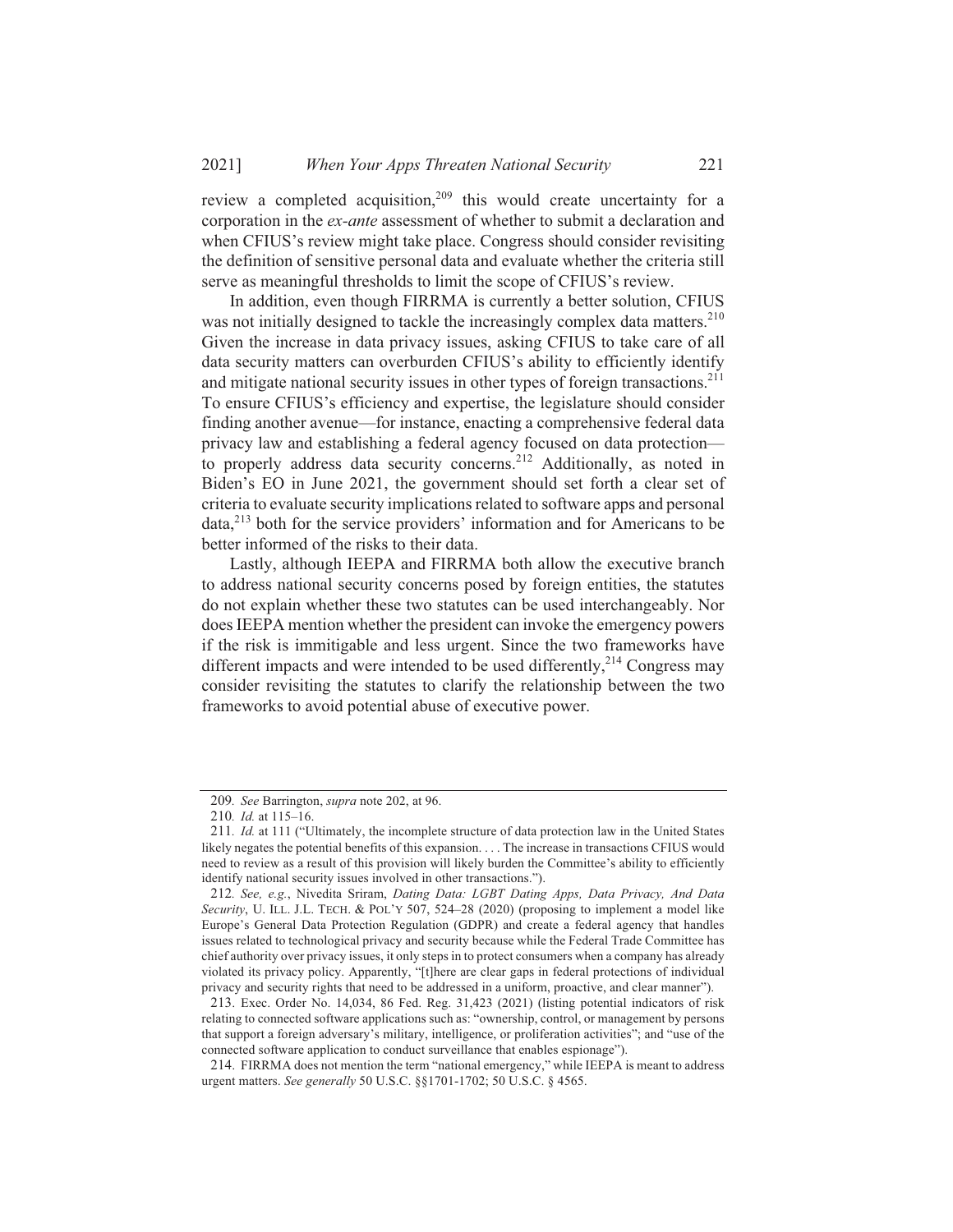Despite all these problems, FIRRMA is by far the better solution to deal with data security issues posed by a social media app. IEEPA and FIRRMA were designed for different purposes: under FIRRMA, CFIUS's sole focus is on national security issues related to foreign investment, while IEEPA was designed to address an urgent situation where an unusual and extraordinary threat would impair U.S. national security. Unlike IEEPA's lack of criteria and definition of the term "national emergency," FIRRMA provides a list of factors to consider when evaluating the risks to national security.<sup>215</sup> Additionally, IEEPA's limitations on personal communications and informational materials make it unsuitable to regulate a social media app. In contrast, through the passage of FIRRMA, Congress specifically expanded CFIUS's jurisdiction over transactions involving critical technology, critical infrastructure, and sensitive personal data. Nowadays, technological advancements further complicate information security and privacy matters. Scholars have been concerned about the lack of substantial checks on presidents' use of IEEPA,<sup>216</sup> which makes it less ideal to tackle the increasingly complex data privacy issues that might need more rigorous analysis and input from professionals. Thus, the multiagency CFIUS, acting through FIRRMA's clearer statutory framework, is better suited to review foreign investment in critical technology industries and foreign entities' access to American's personal data that raise national security concerns.

### **CONCLUSION**

In conclusion, in light of the legal and economic issues presented by the TikTok and WeChat bans, moving forward, the executive branch should consider using other means to deal with foreign entities that pose a similar threat to national security and data security. Given IEEPA's statutory constraints on personal communications and informational materials, as well as the ambiguous term "unusual and extraordinary threat," IEEPA is not the best tool to regulate a foreign entity's investment in critical technology industries or access to Americans' personal data. In contrast, FIRRMA provides clearer legal grounds for the government to act upon foreign entities whose collection of data may be exploited in a manner that would impair U.S. national security. Additionally, banning a service comes at a cost to the country and might not necessarily solve the data security problem. By invoking FIRRMA and acting through CFIUS, the government could similarly achieve its goals of mitigating the risks in a less harmful way. While CFIUS has certain shortcomings that would need further reforms or

<sup>215. 50</sup> U.S.C. §§ 4565(d)(5), 4565(f).

<sup>216.</sup> Boyle, Checking the President's Sanctions Powers, supra note 32, at 3, 17 (noting the lack of congressional oversight on the president's use of IEEPA—it is difficult for Congress to muster a two-third majority to veto a national emergency declared by the president, and the president's consultations with Congress are often not regular and not comprehensive).